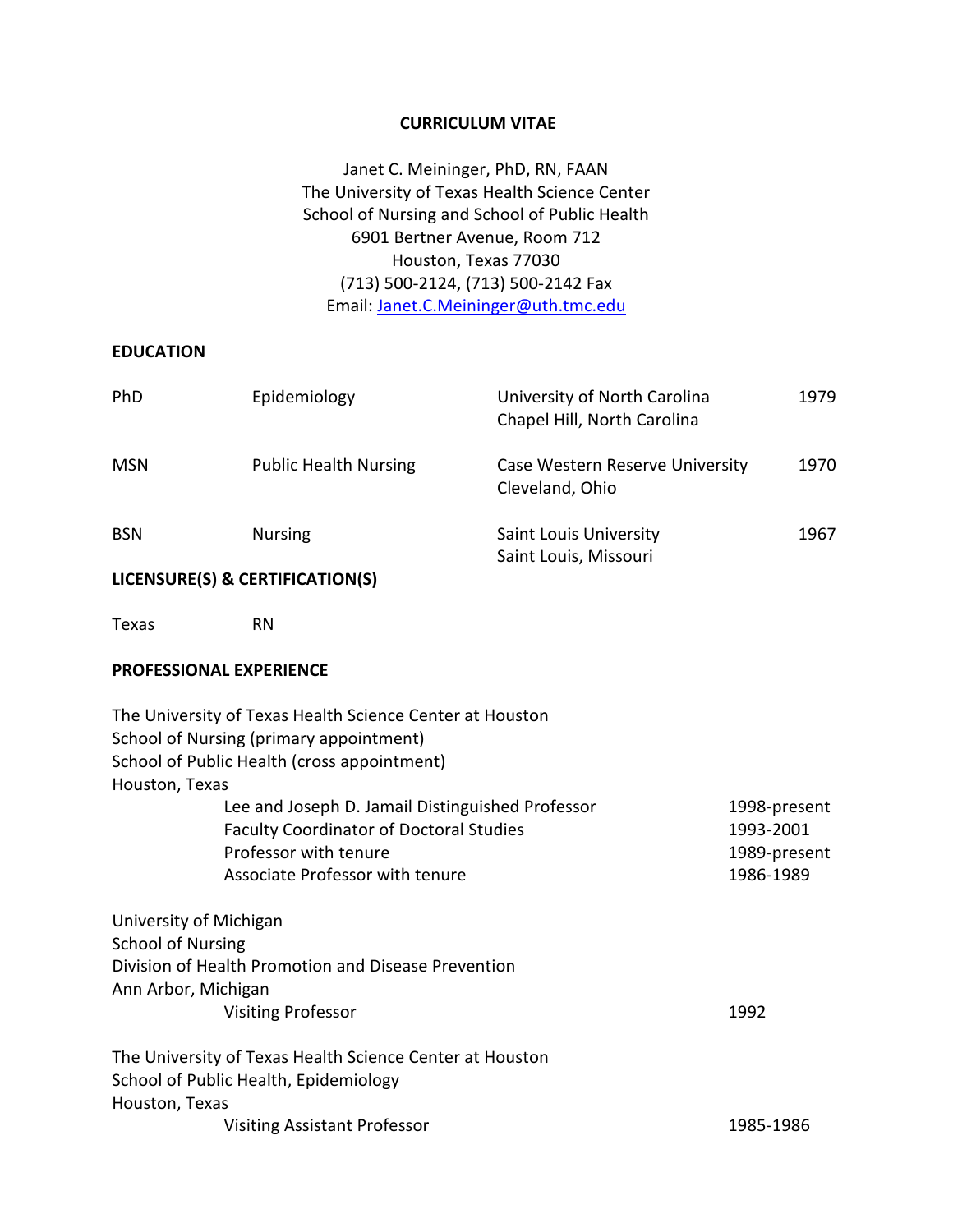| University of Pennsylvania<br>School of Nursing & Clinical Epidemiology Unit<br><b>School of Medicine</b><br>Philadelphia, Pennsylvania    |                   |
|--------------------------------------------------------------------------------------------------------------------------------------------|-------------------|
| <b>Assistant Professor</b>                                                                                                                 | 1980-1985         |
| University of North Carolina at Chapel Hill<br>Department of Epidemiology<br><b>School of Public Health</b><br>Chapel Hill, North Carolina |                   |
| <b>Research Assistant</b><br><b>Teaching Assistant</b>                                                                                     | 1976-1978<br>1977 |
| University of North Carolina at Chapel Hill<br><b>School of Nursing</b><br>Chapel Hill, North Carolina                                     |                   |
| <b>Assistant Professor</b>                                                                                                                 | 1975-1976         |
| Case Western Reserve University<br>Frances Payne Bolton School of Nursing<br>Cleveland, Ohio                                               |                   |
| <b>Assistant Professor</b>                                                                                                                 | 1974-1975         |
| Instructor                                                                                                                                 | 1972-1974         |
| Assistant Clinical Professor (Adjunct)                                                                                                     | 1971-1972         |
| <b>Visiting Nurse Association</b><br>Cleveland, Ohio                                                                                       |                   |
| <b>District Director</b>                                                                                                                   | 1970-1972         |
| <b>Public Health Nurse</b>                                                                                                                 | 1969              |
| <b>Medical Department</b><br>Belize, Central America                                                                                       |                   |
| Volunteer Public Health Nurse                                                                                                              | 1968-1969         |
| <b>Beaumont Hospital</b>                                                                                                                   |                   |
| Royal Oak, Michigan                                                                                                                        | 1967-1968         |
| <b>Staff and Charge Nurse</b>                                                                                                              |                   |
| <b>HONORS &amp; AWARDS</b>                                                                                                                 |                   |

Professional Development Leave Award University of Texas Health Science Center at Houston, 2014

Distinguished Teaching Professor of the University of Texas System, 2012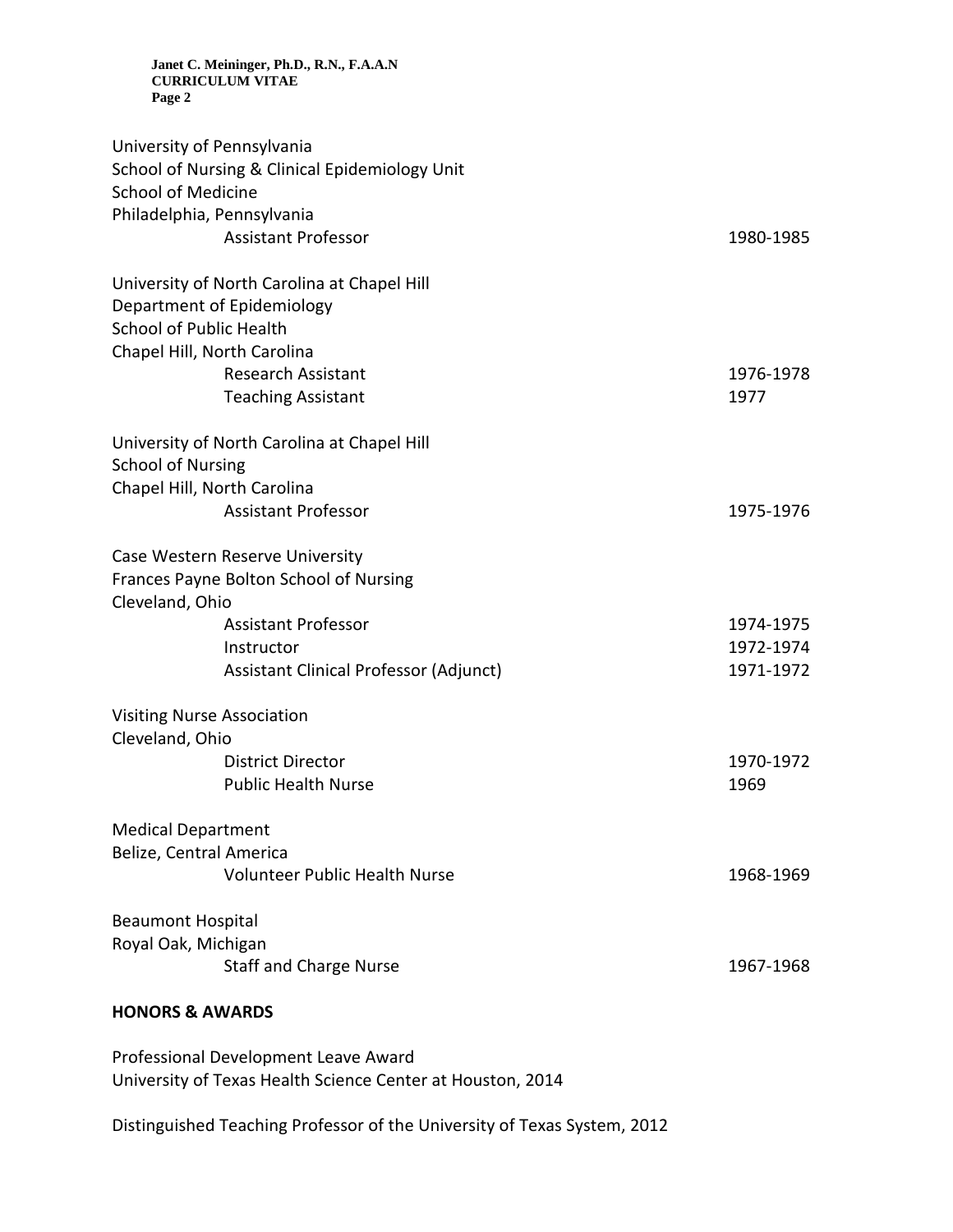Nominated McGovern Teaching Award, 2011

Excellence in Nursing Research Award, Sigma Theta Tau International, Zeta Pi Chapter, University of Texas Health Science Center at Houston, 2010

University of Texas Academy for Health Science Education, 2007

Fellow of the Society of Behavioral Medicine, 2006

Outstanding Performance in Nursing, District 9 Texas Nurses Association, Nursing Celebration, 2000

Lee and Joseph D. Jamail Distinguished Professor University of Texas Health Science Center at Houston, 1998

Professional Development Leave Award University of Texas Health Science Center at Houston, 1992

Fellow of the American Academy of Nursing, 1990

Sigma Xi, The Scientific Research Society, 1988

Delta Omega, National Honor Society of Public Health, 1980

Public Health Service, Epidemiology Traineeship, 1976-1979

Sigma Theta Tau, International Honor Society of Nursing, 1970

Public Health Service, Professional Nurse Traineeship, 1968-1970

Outstanding Graduating Student Award, School of Nursing and Allied Health Professions, St. Louis University, 1967

Who's Who Among Students in American Universities and Colleges, 1967

National Honor Society, Jesuit Universities, 1966

### **GRANTS**

### Research Grants

Aldine-UT partnership to prevent obesity in youth. NIH, National Institute of Nursing Research, 2005-2008, \$445,500, Principal Investigator.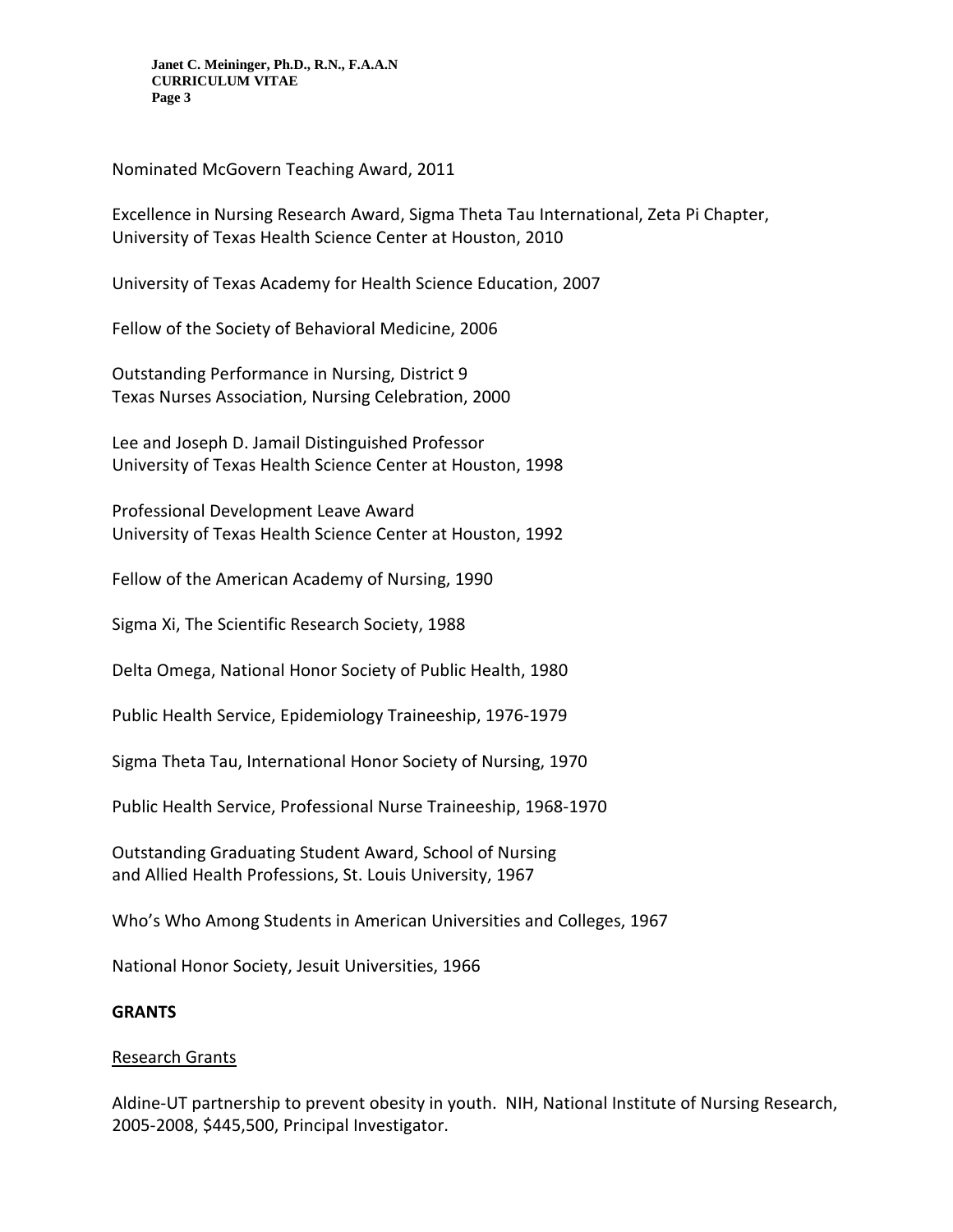Psycho physiologic outcomes: Child anger intervention. NIH, National Institute of Nursing Research, 2002-2006, (M. Rice, Principal Investigator), Consultant.

Adolescent blood pressure and anger: Ethnic differences. NIH, National Institute of Nursing Research, 1996-2000, \$1,076,340, Principal Investigator.

Defining a nursing-sensitive blood pressure measure. An Extension, University Clinical Research Center at Hermann Hospital, 1997-1999. Co-Principal Investigator.

Defining a nursing-sensitive blood pressure measure. NIH, National Institute of Nursing Research, 1997-1999, \$103,675, (P. Liehr, Principal Investigator), Co-Principal Investigator.

Adolescent blood pressure and anger: Ethnic differences. NIH, National Institute of Nursing Research, James A. Shannon Director's Award, 1993-1995, \$100,000, Principal Investigator.

Biobehavioral cardiovascular risk factors: A twin-family study. NIH, National Center for Nursing Research, 1988-1993, \$539,531, Co-Principal Investigator.

Cardiovascular risk factors in children and adolescents: From observation to intervention. University of Texas-Houston Health Science Center, School of Nursing, 1989-1990, \$2,000, Principal Investigator.

Type A Behavior: An epidemiologic study of twin families. New Investigator Research Award. Department of Health and Human Services, Division of Nursing, and NIH National Center for Nursing Research 1984-1987, \$107,492, Principal Investigator.

The epidemiology of cardiovascular risk factors in twin children: Methods for determining zygosity. Biomedical Research Support Grant, 1984-1986, \$9,000, Principal Investigator.

Familial aggregation of Type A behavior: A twin study. Department of Health and Human Services, Division of Nursing, Doctoral Emphasis Grant, 1983-1984, \$19,871, Co-Principal Investigator.

The validity of the Jenkins Activity Survey as a measure of Type A behavior among employed women. University of Pennsylvania Center of Nursing Research, 1981-1984, \$9,112, Principal Investigator.

Family and employment roles and sex differences in illness behavior. University of Pennsylvania Committee on Faculty Research, 1981-1982, \$2,950, Principal Investigator.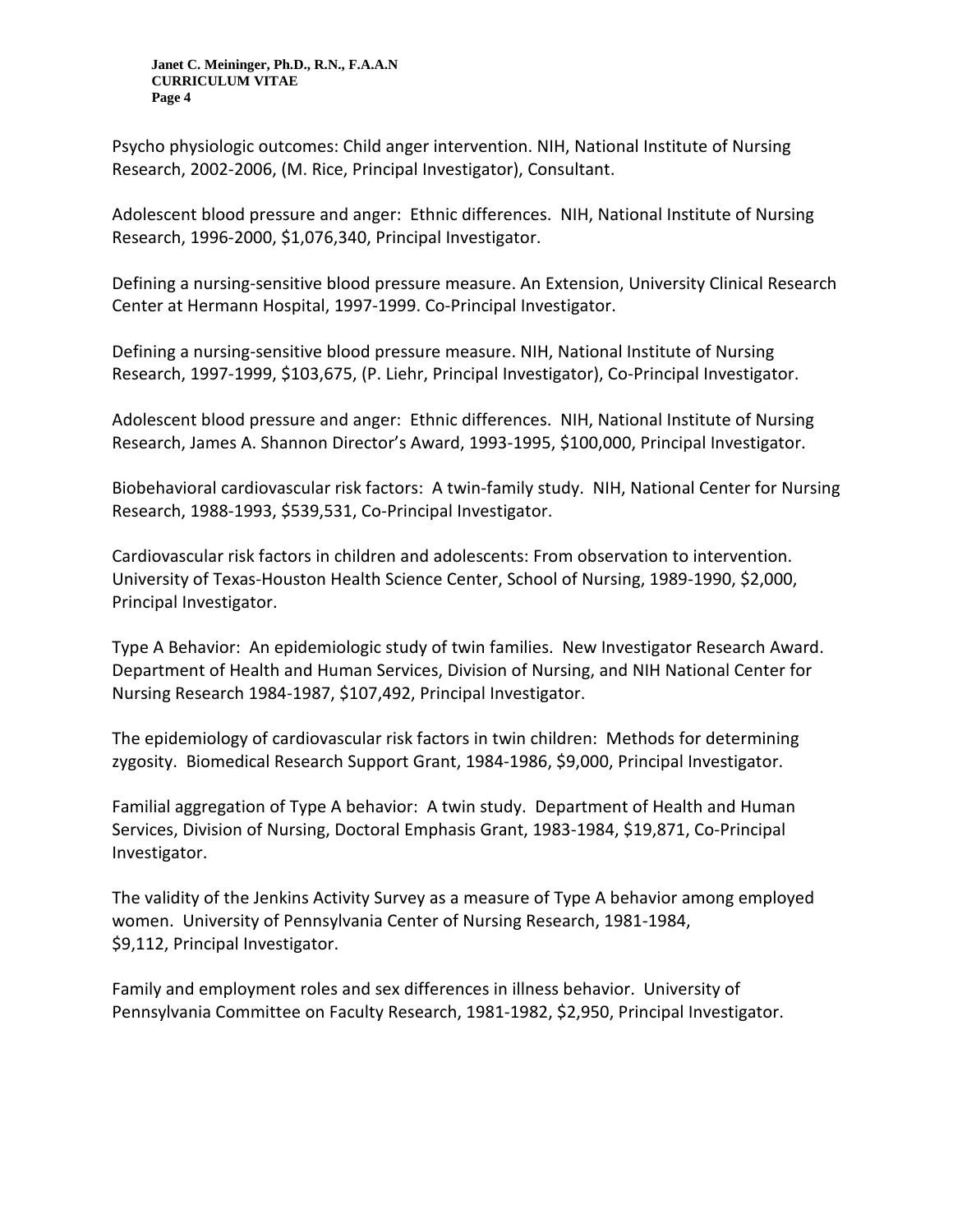#### Educational Grants for Graduate Programs

MSN-MPH: Advanced Practice Public Health Nurse. (D. Grimes, Project Director). PHS, Bureau of Health Professions, Division of Nursing, Advanced Nurse Education Training Grant, 1999 – 2001, \$848,028, Faculty.

Practice Focused DSN Program: A Collaborative Outreach (T. Carroll, Project Director) PHS Bureau of Health Professions, Division of Nursing, Advanced Nurse Education Training Grant, 1998-2000, \$567,596, Doctoral Program Coordinator and Project Faculty.

MSN-MPH: Advanced Practice Public Health Nurse. (D. Grimes, Project Director). PHS, Bureau of Health Professions, Division of Nursing, Advanced Nurse Education Training Grant, 1995- 1998, \$661,095, Faculty.

DSN: Practice-Focused Doctoral Degree Program in Nursing, PHS, Bureau of Health Professions, Division of Nursing, Advanced Nurse Education Training Grant, 1995-1998, \$749,373, Project Director.

# Funding of Students and Sponsorship of Predoctoral, Postdoctoral & Career Development Awards

Park, E. Association of cardiorespiratory fitness and adiposity with inflammatory biomarkers in young adults. Korean American Nurse Scholar, Global Korean Nursing Foundation, 2013. Role: Dissertation supervisor.

Dalkey, H. Quality of life among caregivers and patients with psychiatric illness in Jordan. Jordan University of Science and Technology Research Fund, 2013. Role: Collaborating investigator.

Miles, L. Oral care for the modification of Hs-CRP and adiponectin in children. Sigma Theta Tau International, Zeta Pi Chapter, 2013. Role: Dissertation supervisor.

Park E. Association of cardiorespiratory fitness and adiposity with inflammatory biomarkers in young adults. Sigma Theta Tau International, Zeta Pi Chapter, 2012-2013. Role: Dissertation supervisor.

Mann E. A., Prediction of sepsis in the burn intensive care unit. TriService Nursing Research Program, 2010. Role: Dissertation supervisor.

Helmreich, R. Obesity on vagal tone and HbA1c during pregnancy. National Research Service Award, Predoctoral Fellowship, National Institute of Nursing Research, 2006-2009. Role: Cosponsor.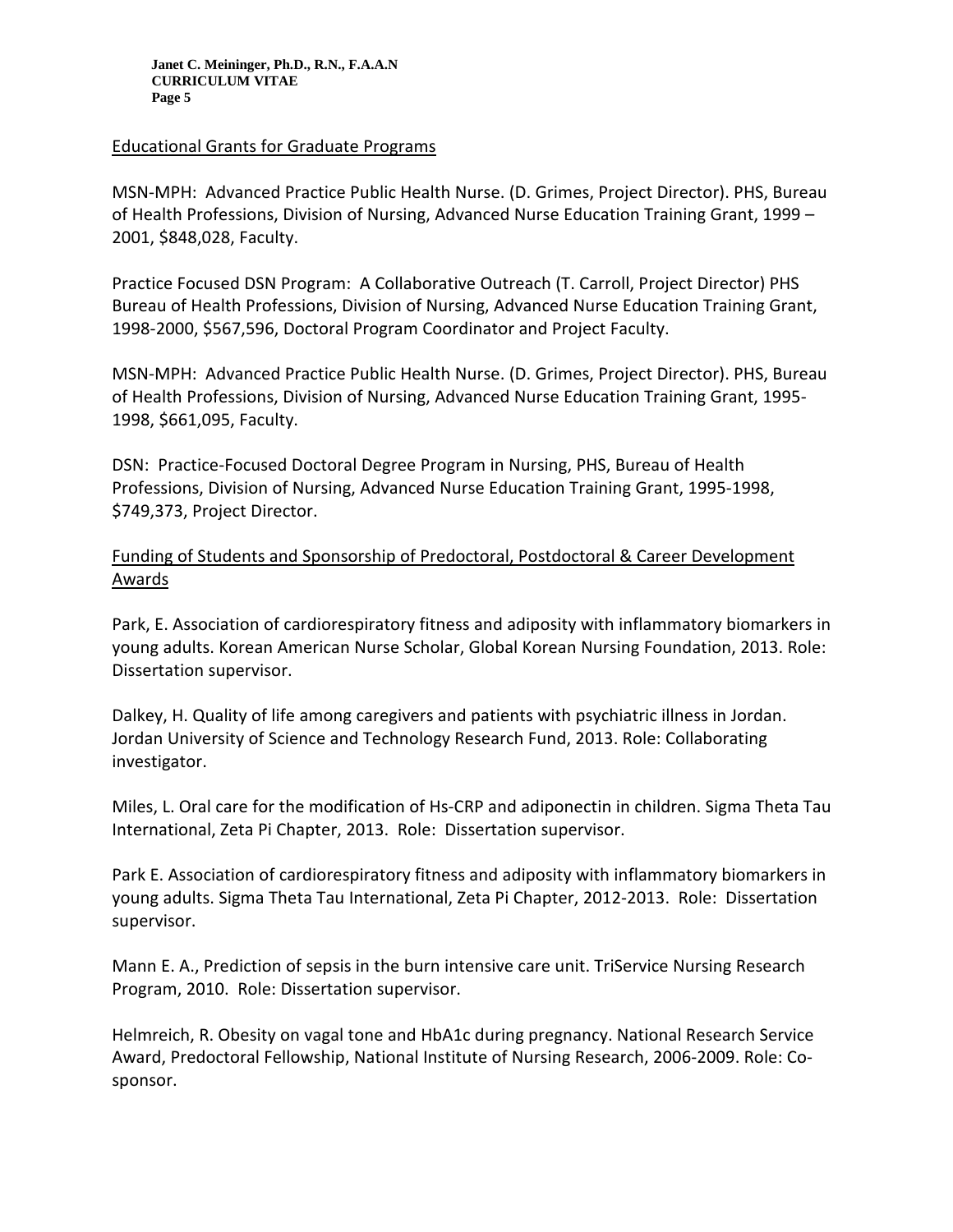Frazier, L. Inflammatory markers and cardiovascular patient outcomes. K23 Mentored Patient-Oriented Research Career Development Award, National Institute of Nursing Research, 2003- 2006. Role: Mentor.

Webb, M. Modifying stress in hypertensive African-American Women, K01 Mentored Research Scientist Development Award to the University of South Florida, National Institute of Nursing Research, 2001-2004. Role: Consultant.

Rodriguez, T. The effect of thyroxine and triiodothyronine on fatigue, symptoms of depression, and memory in a hypothyroid population. University Clinical Research Center, University of Texas Health Science Center at Houston, 2001-2004. Role: Dissertation Chair and PI for the UCRC grant.

Choi, H. Ethnic differences in adolescents' mental distress. National Research Service Award, Predoctoral Fellowship, National Institute of Nursing Research, 2001-2003. Role: Sponsor and Dissertation Chair.

Frazier, L. Pharmacogenomic studies of human hypertension. National Research Service Award, Postdoctoral Fellowship, National Institute of Nursing Research, 2000-2002. Role: Co-Sponsor

Schuber, P. Cancer patients' attitudes toward cancer trials. Agency for Health Care Policy and Research. Health Services Research Dissertation Award, 1999-2002. Role: Sponsor and Dissertation Chair.

Frazier, L. Predicting hypertension using blood pressure reactivity. National Research Service Award, Predoctoral Fellowship, National Institute of Nursing Research, 1998-1999. Role: Co-Sponsor and Dissertation Committee Member

# **PUBLICATIONS**

# Peer-Reviewed Publications

- Yammine, L., Frazier, L., Padhye, N. S., Burg, M. M., **Meininger**, J.C. (In press, 2014). Severe depressive symptoms are associated with elevated endothelin-1 in younger patients with acute coronary syndrome. *Journal of Psychosomatic Research.*
- Mbue, N. D., Kang, D.H., **Meininger**, J. C., Young-McGaughan, S., Padhye, H., Verghese, G. N., Shank, T. C. (In press, 2014). The Role of Depression, Stress, and Self-Management Behaviors on Metabolic Control in Adults with Type 2 Diabetes. *Journal of Medical Research and Practice.*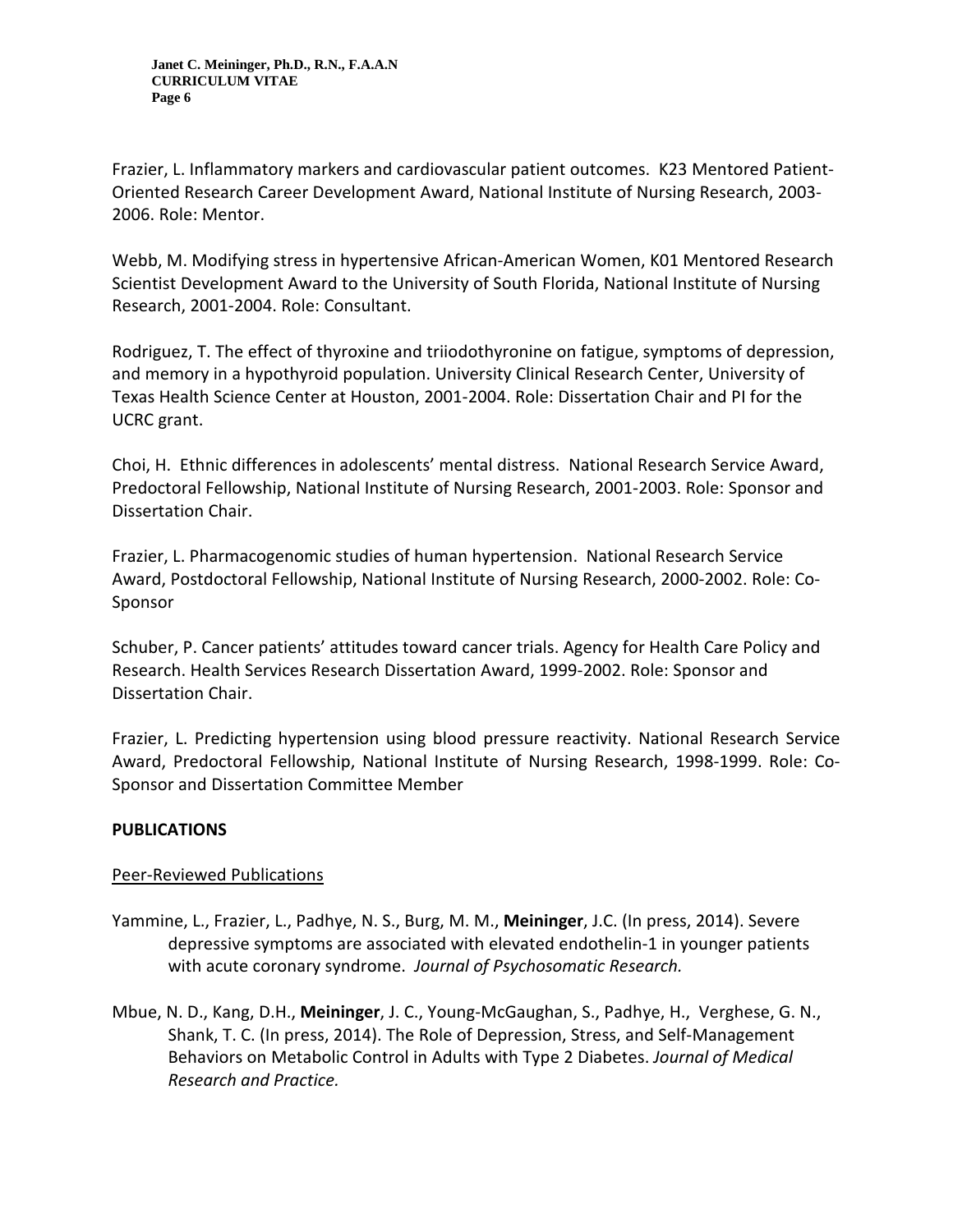- [Taylor,](http://www-ncbi-nlm-nih-gov.ezproxyhost.library.tmc.edu/pubmed?term=Taylor%20WC%5BAuthor%5D&cauthor=true&cauthor_uid=25112374) W.C., [Upchurch,](http://www-ncbi-nlm-nih-gov.ezproxyhost.library.tmc.edu/pubmed?term=Upchurch%20SL%5BAuthor%5D&cauthor=true&cauthor_uid=25112374) S.L., [Brosnan,](http://www-ncbi-nlm-nih-gov.ezproxyhost.library.tmc.edu/pubmed?term=Brosnan%20CA%5BAuthor%5D&cauthor=true&cauthor_uid=25112374) C.A., [Selwyn,](http://www-ncbi-nlm-nih-gov.ezproxyhost.library.tmc.edu/pubmed?term=Selwyn%20BJ%5BAuthor%5D&cauthor=true&cauthor_uid=25112374) B.J., [Nguyen,T.Q.](http://www-ncbi-nlm-nih-gov.ezproxyhost.library.tmc.edu/pubmed?term=Nguyen%20TQ%5BAuthor%5D&cauthor=true&cauthor_uid=25112374), [Villagomez,](http://www-ncbi-nlm-nih-gov.ezproxyhost.library.tmc.edu/pubmed?term=Villagomez%20ET%5BAuthor%5D&cauthor=true&cauthor_uid=25112374) E.T., **Meininger**, J. C. (2014). Features of the Built Environment Related to Physical Activity Friendliness and Children's Obesity and Other Risk Factors. *[Public Health](http://www-ncbi-nlm-nih-gov.ezproxyhost.library.tmc.edu/pubmed/25112374)  [Nursing.](http://www-ncbi-nlm-nih-gov.ezproxyhost.library.tmc.edu/pubmed/25112374)* Aug 11. doi: 10.1111/phn.12144. [Epub ahead of print]
- Yammine, L., Kang, D. H., Baun, M. M., **Meininger**, J.C. (2014). Endothelin-1 and psychosocial risk factors for cardiovascular disease: a systematic review. *Psychosomatic Medicine, 76(2),* 109-121.
- **Meininger**, J .C., Gallagher, M. R., Eissa, M. A., Nguyen, T. Q., Chan, W. (2014). Sleep duration and its association with ambulatory blood pressure in a school-based, diverse sample of adolescents. *American Journal of Hypertension*, July 27(7):948-955.
- Mudd-Martin G., Martinez M. C., Rayens M. K., Gokun Y., **Meininger**, J.C. (2013). Sociocultural tailoring of a healthy lifestyle intervention to reduce cardiovascular disease and type 2 diabetes risk among Latinos. *Preventing Chronic Disease*. 10:E200.
- Mann-Salinas, E. A., Baun, M. M., **Meininger**, J. C., Murray, C. K., Aden, J. K., Wolf, S. E., Wade, C. E. (2013) Novel predictors of sepsis outperform the American Burn Association sepsis criteria in the burn intensive care unit patient. *Journal of Burn Care Research*, 34:31-43.
- Mann, E. A., Baun, M. M., **Meininger**, J. C., Wade, C. E. (2012). Comparison of mortality associated with sepsis in burn, trauma, and general intensive care unit patients: A systematic review of the literature. *Shock*, *37*(1):4-16.
- Fletcher B., Dennison, C., Cruz, I., Lira, M. T., **Meininger**, J. C., Sikkema, J. (2011). PCNA White Paper: Global CVD Prevention: A Call to Action for Nursing: Community-Based and Public Health Prevention Initiatives. *Journal of Cardiovascular Nursing*, *26(45),*S35-S45.
- [Fletcher B.J.](http://www-ncbi-nlm-nih-gov.ezproxyhost.library.tmc.edu/pubmed?term=Fletcher%20BJ%5BAuthor%5D&cauthor=true&cauthor_uid=21762849), [Himmelfarb C.D.](http://www-ncbi-nlm-nih-gov.ezproxyhost.library.tmc.edu/pubmed?term=Himmelfarb%20CD%5BAuthor%5D&cauthor=true&cauthor_uid=21762849), [Lira M.T.](http://www-ncbi-nlm-nih-gov.ezproxyhost.library.tmc.edu/pubmed?term=Lira%20MT%5BAuthor%5D&cauthor=true&cauthor_uid=21762849), [Meininger J.C.](http://www-ncbi-nlm-nih-gov.ezproxyhost.library.tmc.edu/pubmed?term=Meininger%20JC%5BAuthor%5D&cauthor=true&cauthor_uid=21762849), [Pradhan S.R.](http://www-ncbi-nlm-nih-gov.ezproxyhost.library.tmc.edu/pubmed?term=Pradhan%20SR%5BAuthor%5D&cauthor=true&cauthor_uid=21762849), [Sikkema J.](http://www-ncbi-nlm-nih-gov.ezproxyhost.library.tmc.edu/pubmed?term=Sikkema%20J%5BAuthor%5D&cauthor=true&cauthor_uid=21762849) (2011). Global cardiovascular disease prevention: a call to action for nursing: community-based and public health prevention initiatives. [European Journal of Cardiovascular Nursing,](http://www-ncbi-nlm-nih-gov.ezproxyhost.library.tmc.edu/pubmed/21762849) Jul;10 Suppl 2:S32-41. doi: 10.1016/S1474-5151(11)00114-9.
- Danquah, F. V. N., Zimmerman, L., Diamond, P. M., **Meininger**, J., Bergstrom, N. (2010). Frequency, severity, and distress of dialysis-related symptoms reported by patients on hemodialysis. *Nephrology Nursing Journal. 37(6):*627-638.
- Gallagher, M.R., Cron, S.G., **Meininger**, J.C. (2010). Nocturnal sleep duration and its relation to obesity in Latino women and preschool children. *Hispanic Health Care International, 8(4),* 209-216*.*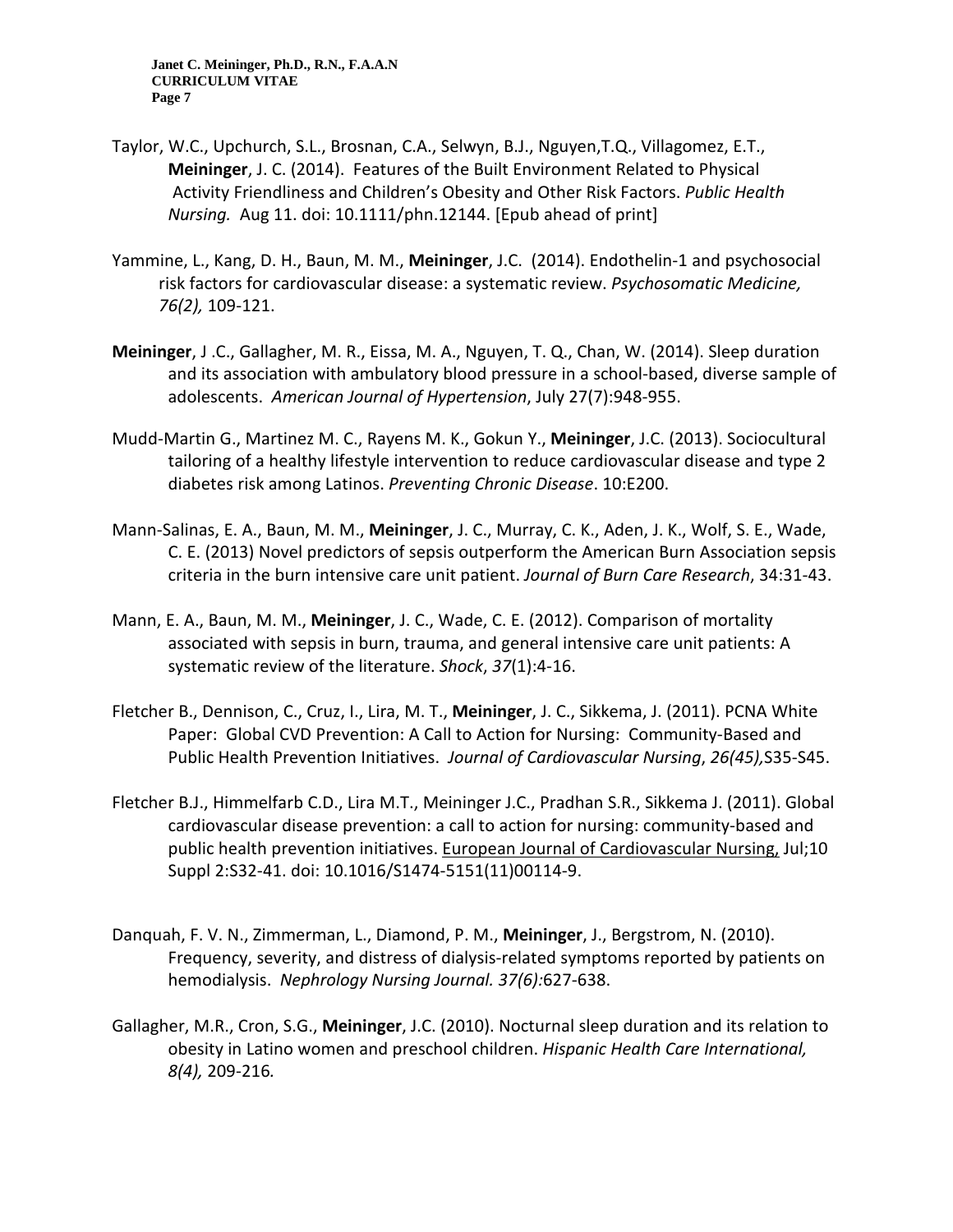- **Meininger**, J.C., Reyes, L.R., Selwyn, B.J., Upchurch S.L., Brosnan, C.A., Taylor, W.C., Villagomez, E., Quintana, V., Pullis, B., Caudill, D. (2010). A structured, interactive method for youth participation in a school district-university partnership to prevent obesity. *Journal of School Health, 80(10),*493-500.
- Missildine, K., Bergstrom, N., **Meininger**, J., Richards, K., Foreman, M.D. (2010). Sleep in hospitalized elders: A pilot study. *Geriatric Nursing, 31,* 263-271.
- Artinian, N.T., Fletcher G.F., Mozaffarian, D., Kris-Etherton, P., Van Horn, L., Lichtenstein, A.H., Kumanyika, S., Kraus, W. E., Fleg, J.L., Redeker, N.S., **Meininger**, J.C., Banks, J.A., Stuart-Shor, E.M., Fletcher, B.J., Miller, T.D., Hughes, S., Braun, L.T., Kopin, L.A., Berra, K., Hayman, L.L., Ewing, L.J., Ades, P.A., Durstine, J.L., Houston-Miller, N., Burke L.E., and on behalf of the American Heart Association Prevention Committee of the Council on Cardiovascular Nursing. (2010). Interventions to promote physical activity and dietary lifestyle changes for cardiovascular risk factor reduction in adults: A Scientific Statement from the American Heart Association. *Circulation, 122,* 406-441.
- Wattanasit, P., Prateepchaikul, L., Petpichetchian, W., **Meininger**, J. C., Kijboonchoo, K. (2010). Validity and reliability of the Modified Thai Adolescent's Physical Activity Questionnaire (MTAPAQ). *Pacific Rim International Journal of Nursing Research* 14(1), 79-92.
- Danquah, F. V. N., Wasserman, J., **Meininger**, J., Bergstrom, N. (2010). Quality of life measures for patients on hemodialysis: A review of psychometric properties. *Nephrology Nursing Journal*, 37, 255-269.
- **Meininger**, J.C., Brosnan, C.A., Eissa, M.A., Nguyen, T.Q., Reyes, L.R., Upchurch, S.L., Phillips, M., & Sterchy, S. (2010). Overweight and central adiposity in school-age children and links with hypertension. *Journal of Pediatric Nursing*, 25, 119-125.
- Tai, M.K., **Meininger**, J.C., Frazier, L.Q., & Chan, W.C. (2010). Ambulatory blood pressure and physical activity in heart failure. *Biological Research for Nursing*, 11(3), 269-279.
- Missildine, K., Bergstrom, N., **Meininger**, J. C., Richards, K., Foreman, M. D. (2010). Case studies: Is the sleep of hospitalized elders related to delirium? *MEDSURG Nursing*, 19(1), 39-46.
- Chotibang, J., Fongkaew, W., Mo-suwan, L., **Meininger**, J.C., Klunklin, P. (2009). Development of a Family and School Collaborative (FASC) Program to promote healthy eating and physical activity among school-age children. *Thai Journal of Nursing Research*, 13(2), 133-147.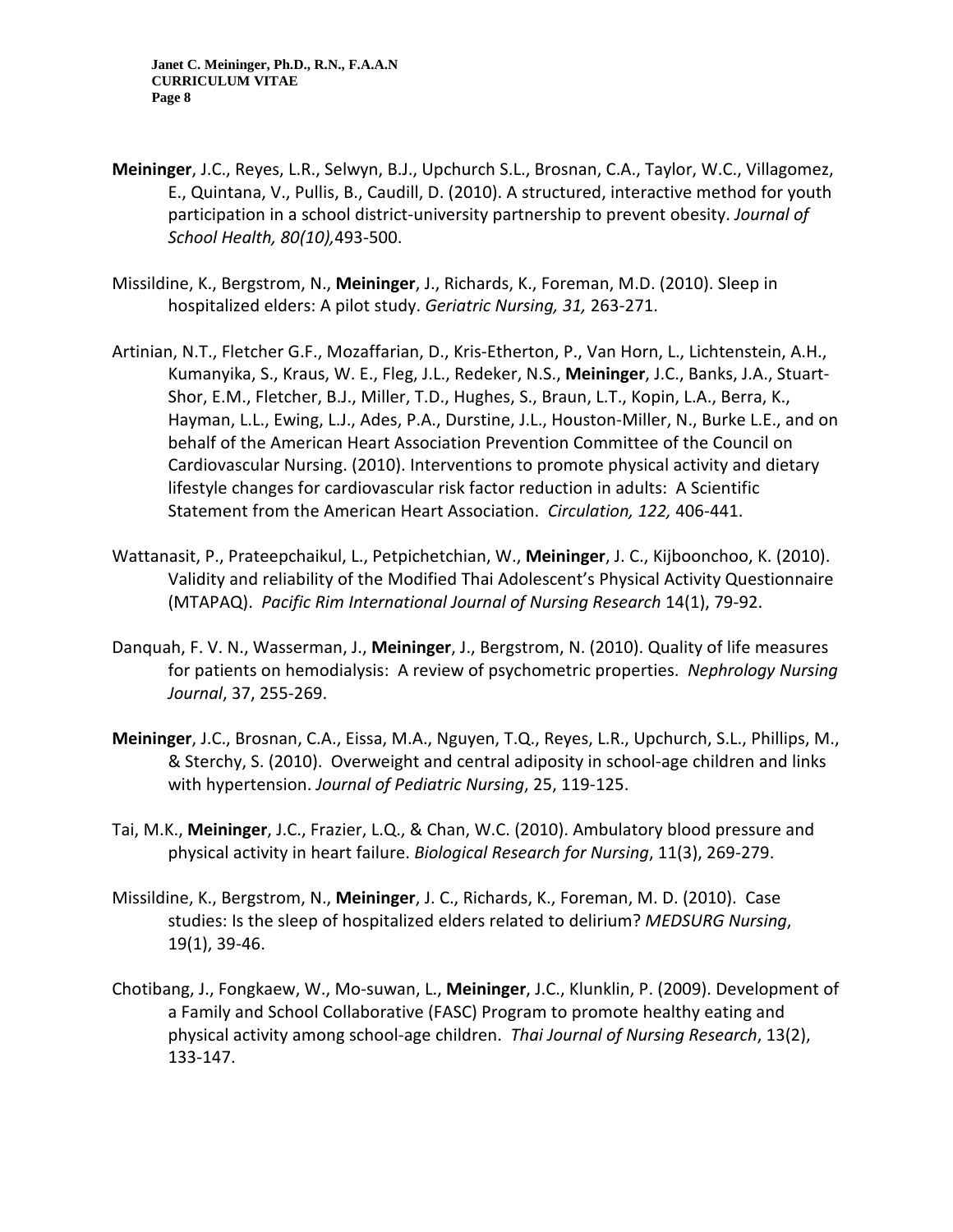- Benedik, P., Baun, M., Keus, L., Jimenez, C., Rodolfo, M., Bedani, A., & **Meininger,** J. (2009). The effects of body position on resting lung volume in overweight and mildly to moderately obese subjects. *Respiratory Care, 54*(3), *334-339.*
- Tai, M.K., **Meininger,** J.C. & Frazier, L. (2008). Systematic review of exercise interventions for patients with heart failure. *Biological Research for Nursing, 10*(2), 156-182.
- Brosnan, C.A., Swint, M., Upchurch, S.L., **Meininger,** J.C., Johnson, G., Lee, Y.F., Nguyen, T.Q. & Eissa, M. A. (2008). The cost of screening adolescents for overweight and hypertension using a community partnership model. *Public Health Nursing*, *25*(3), 235-243.
- Hayman, L.L., **Meininger**, J.C., Daniels, S.R., McCrindle, B.W., Helden, L., Ross, J., Dennison, B.A., Steinberger, J., & Williams, C.L. (2007). Primary prevention of cardiovascular disease in nursing practice: Focus on children and youth. A Scientific Statement from the American Heart Association. *Circulation, 116*, 344-357.
- Eissa, M.A., **Meininger**, J.C., Nguyen, T.Q., & Chan, W. (2007) The relationship of ambulatory blood pressure to physical activity in a tri-ethnic sample of obese and non-obese adolescents. *American Journal of Hypertension*, *20*, 140-147.
- Choi, H., **Meininger**, J.C., & Roberts, R.E. (2006). Ethnic differences in adolescents' mental distress. *Adolescence, 41,* 263-283.
- Webb, M., Beckstead, J., Evans, M., **Meininger,** J., & Yucha, C. (2006). Stress management for African American women with elevated blood pressure: A pilot study. *Biological Research for Nursing, 7*(3), 187-196.
- Liehr, P., **Meininger**, J.C., Vogler, R., Chan, W., Frazier, L., Smalling, S., & Fuentes, F. (2006). Adding story-centered care to standard lifestyle intervention for people with stage-one hypertension. *Applied Nursing Research, 19,* 16-21.
- Rodriguez, T., Lavis, V.R., **Meininger**, J.C., Kapadia, A.S., & Stafford, L.F. (2005). Substitution of liothyronine at 1:5 ratio for a portion of levothyroxine: Effect on fatigue, symptoms of depression, and working memory versus treatment with levothyroxine alone. *Endocrine Practice, 11*(4), 223-233.
- Brosnan, C., Upchurch, S., **Meininger**, J., Hester, L., Johnson, G., & Eissa, M.A. (2005). Student nurses participate in public health research and practice through screening for obesity, diabetes, and hypertension in school-aged children. *Public Health Nursing*, 22(3), 260- 266.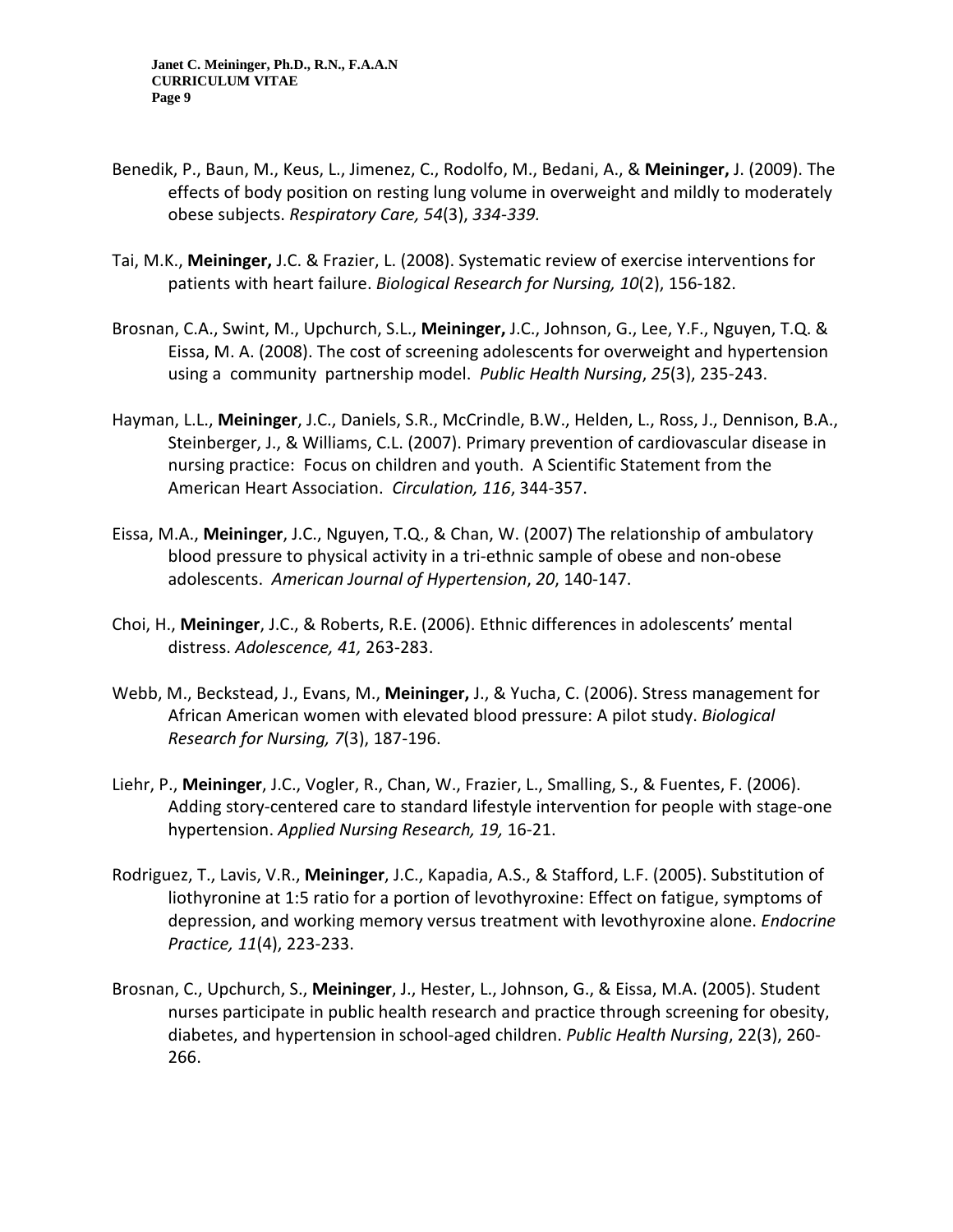- **Meininger**, J.C., Liehr, P., Chan, W., Smith, G., & Mueller, W.H. (2004). Developmental, gender and ethnic group differences in moods and ambulatory blood pressure in adolescents. *Annals of Behavioral Medicine, 28*(1), 10-19.
- Frazier, L., **Meininger**, J., Halsey, L.D., & Boerwinkle, E. (2004). Genetic discoveries and nursing implications for complex disease prevention and management. *Journal of Professional Nursing, 20*(4), 222-229.
- Upchurch, S.L., Brosnan, C.A., **Meininger**, J.C., Wright, D.E., Campbell, J. A., McKay, S.V., & Schreiner, B. (2003). Characteristics of ninety-eight children and adolescents diagnosed with Type 2 Diabetes by their healthcare provider at initial presentation. *Diabetes Care, 26*(7), 2209.
- Mueller, W.H., Chan, W., & **Meininge**r, J.C. (2003) Utility of different body composition indicators: Demographic influences and associations with blood pressures and heart rates in adolescents (Heartfelt Study). *Annals of Human Biology, 30,* 714-727.
- Gladney, A., Ayars, C., Taylor, W., Liehr, P., & **Meininger**, J.C. (2003) Consistency of findings produced by two multidisciplinary research teams. *Sociology, 37*(2), 297-313.
- Reyes, L.R., **Meininger**, J.C., Liehr, P., Chan, W., & Mueller, W.H. (2003). Anger in adolescents: Sex, ethnicity, age differences, and psychometric properties. *Nursing Research*, *52*(1), 2- 11.
- Brosnan, C.A., **Meininger**, J.C., Swank. P.R., Reyes, L.R., & Brosnan, P.G. (2002). Blood pressure profiles in adolescents with recently diagnosed Type 2 Diabetes. *Diabetes Care, 25,*  2354.
- Choi, H., Stafford, L., **Meininger**, J.C., Roberts R.E., & Smith, D.P. (2002). Psychometric properties of the DSM Scale for Depression (DSD) with Korean-American youths. *Issues in Mental Health Nursing, 23,* 735-756.
- Gupta, N.J., Mueller, W.H., Chan, W., & **Meininger**, J.C. (2002). Is obesity associated with poor sleep quality in adolescents? *American Journal of Human Biology, 14,* 762-268.
- Cho, S.D., Mueller, W.H., **Meininger**, J.C., Liehr, P., & Chan, W. (2001). Blood pressure and maturity in adolescents: The Heartfelt Study. *American Journal of Human Biology, 13,* 227-234.
- Mueller, W.H., Cho, S.D., **Meininger**, J.C., Liehr, P., & Chan, W. (2001). Strategies for combining and scaling sexual maturity indicators: The Heartfelt Study. *Annals of Human Biology, 28*, 422-430.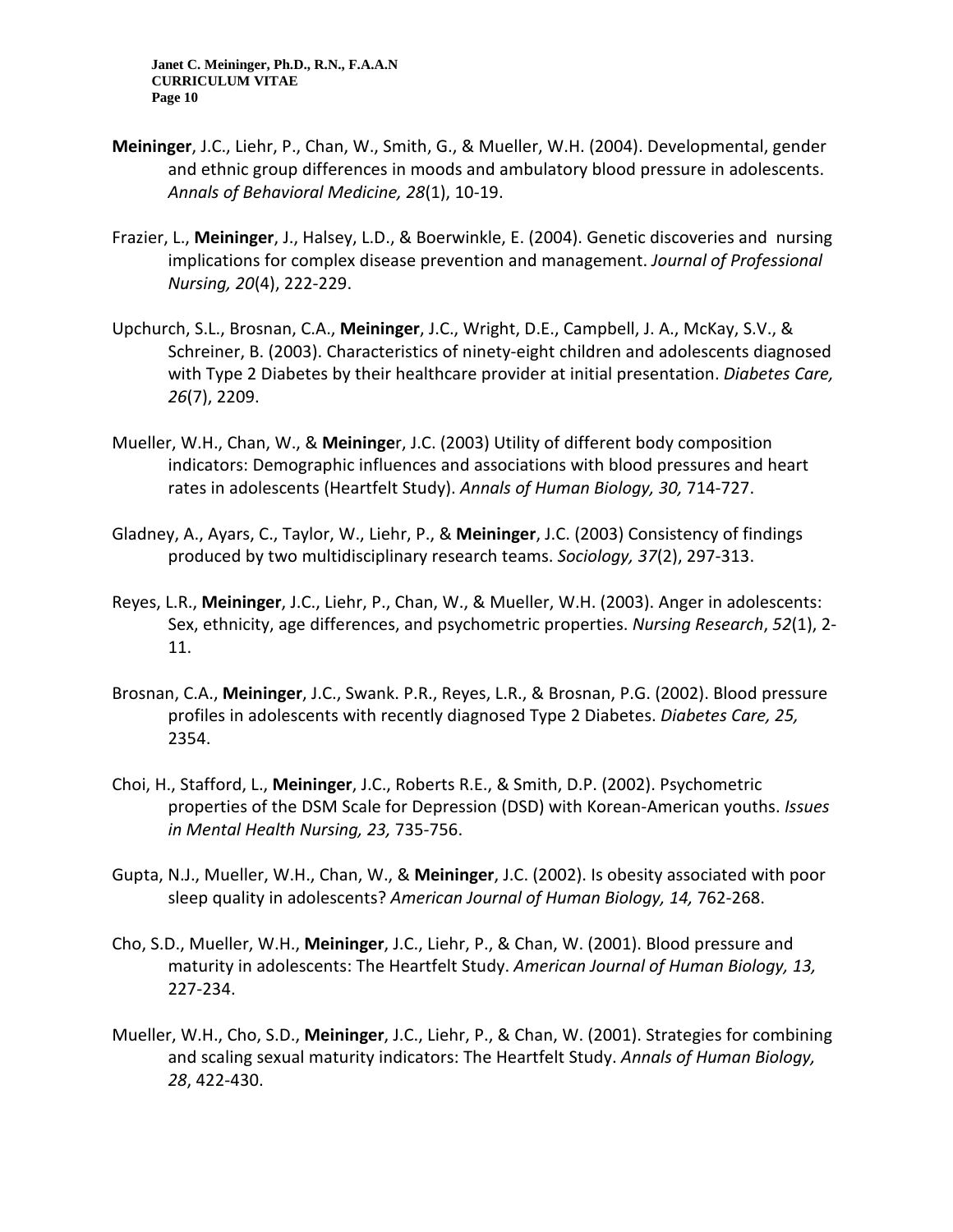- Liehr, P., **Meininger**, J.C., Mueller, W.H., Chan, W., Frazier, L., & Reyes, L.R. (2000). Psychometric testing of the adolescent version of the Cook-Medley hostility scale. *Issues in Comprehensive Pediatric Nursing, 23,* 103-116.
- **Meininger**, J.C., Liehr, P., Mueller, W.H., Chan, W., Smith, G., & Portman, R. (1999) Stressinduced alterations and 24-hour ambulatory blood pressure in adolescents. *Blood Pressure Monitoring, 4*, 115-120.
- **Meininger**, J.C., Liehr, P., Chan, W., Mueller, W.H., & Chandler, P.S. (1998). Predictors of ambulatory blood pressure: Identification of high-risk adolescents. *Advances in Nursing Science, 20*(3), 51-65.
- Mueller, W.H., **Meininger**, J.C., Liehr, P., Chandler, P.S., & Chan, W. (1998). Adolescent blood pressure and anger and hostility: Possible links with body fat. *Annals of Human Biology, 25,* 295-307.
- **Meininger**, J.C., Hayman, L.L., Coates, P.M., & Gallagher, P.R. (1998). Genetic and environmental influences on cardiovascular disease risk factors in adolescents. *Nursing Research, 47*, 11-18.
- **Meininger**, J.C. (1997). Primary prevention of cardiovascular disease risk factors: Review and implications for population-based practice. *Advanced Practice Nursing Quarterly, 3*(2), 70-79.
- Liehr, P., Vogler, R., & **Meininger**, J.C. (1997). A guideline for selecting an outcome measure: Lifestyle modification for stage 1 hypertension as a case example. *Advanced Practice Nursing Quarterly, 3*(2), 10-18.
- Liehr, P., **Meininger**, J.C., Mueller, W., Chandler, P.S., & Chan, W. (1997). Blood pressure reactivity in urban youth during angry and normal talking. *Journal of Cardiovascular Nursing, 11*(4), 85-94.
- Mueller, W.H., **Meininger**, J.C., Liehr, P., Chan, W., & Chandler, P.S. (1996). Demographic moderation of biological variables: Lessons from a pilot program of anger and blood pressure. *Revisita di Antropologia (Roma), 74*, 139-146.
- Mueller, W.H., **Meininger**, J.C., Liehr, P., Chan, W., & Chandler, P.S. (1996). Conicity: A new index of body fat distribution: What does it tell us? *American Journal of Human Biology, 8,* 489-496.
- Hayman, L.L., **Meininger**, J.C., Coates, P.M., & Gallagher, P.R. (1995). Nongenetic influences of obesity on risk factors for cardiovascular disease during two phases of development. *Nursing Research, 44*, 277-283.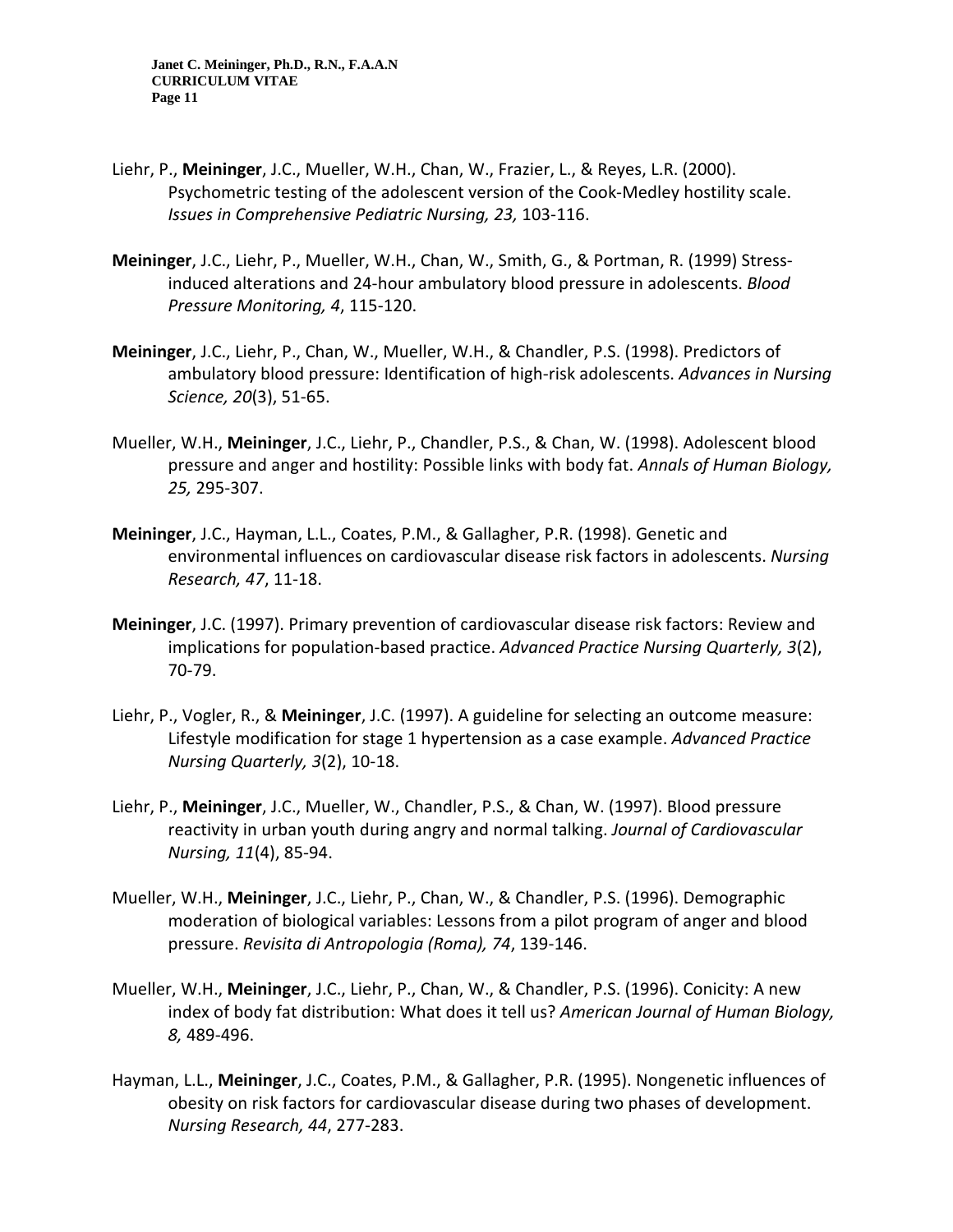- Liehr, P., Dedo, Y.L., Torres, S., & **Meininger**, J.C. (1995). Assessing agreement between clinical measurement methods. *Heart and Lung, 5,* 240-245.
- Brown, S.A., Cohen, S.M., Kaeser, L., Levine, C.D., Littleton, L.Y., **Meininger**, J.C., Otto, D.A., & Rickman, K.J. (1995). Nursing perspective of Boyer's scholarship paradigm. *Nurse Educator, 20,* 26-30.
- Anderson, J.A. & **Meininger**, J.C. (1993). Component analysis of the Structured Interview for assessment of Type A behavior in employed women. *Journal of Behavioral Medicine 16,* 371-385.
- **Meininger**, J.C., Stashinko, E.E., & Hayman, L.L. (1991). Components of Type A behavior in children: Psychometric properties of the Matthews Youth Test for Health. *Nursing Research, 40,* 221-227.
- Jacobsen, B. & **Meininger**, J.C. (1990). Seeing the importance of blindness. *Nursing Research, 39,* 54-57.
- **Meininger**, J.C., Hayman, L.L., Coates, P.M., Gallagher, P.R., & Coates, P.M. (1988). Genetics or environment? Type A behavior and physiological cardiovascular disease risk factors in twin children. *Nursing Research, 37,* 341-346.
- Hayman, L.L., **Meininger**, J.C., Stashinko, E.E., Gallagher, P.R., & Coates, P.M. (1988). Type A behavior and other cardiovascular disease risk factors in twin children. *Nursing Research, 37*, 290-296.
- Hayman, L.L., Weill, V., Tobias, N.E., Stashinko, E.E., & **Meininger**, J.C. (1988). Which child is at risk for heart disease? Part I. *American Journal of Maternal Child Nursing, 13*, 398-333.
- Hayman, L.L., Weill, V., Tobias, N.E., Stashinko, E.E., & **Meininger**, J.C. (1988). Reducing risk for heart disease in children, Part II. *American Journal of Maternal Child Nursing, 13,* 442- 448.
- Jacobsen, B.S. & **Meininger**, J.C. (1986). Randomized experiments in nursing: The quality of reporting. *Nursing Research, 35,* 379-382.
- **Meininger**, J.C. (1986). Sex differences in factors associated with medical care and alternative illness behavior. *Social Science in Medicine, 22*, 285-292.
- Jacobsen, B.S. & **Meininger**, J.C. (1985). Designs and methods of published nursing research: 1956-1983. *Nursing Research, 35,* 306-312
- **Meininger**, J.C. (1985). Validity of Type A behavior scales for employed women. *Journal of Chronic Diseases, 38,* 375-383.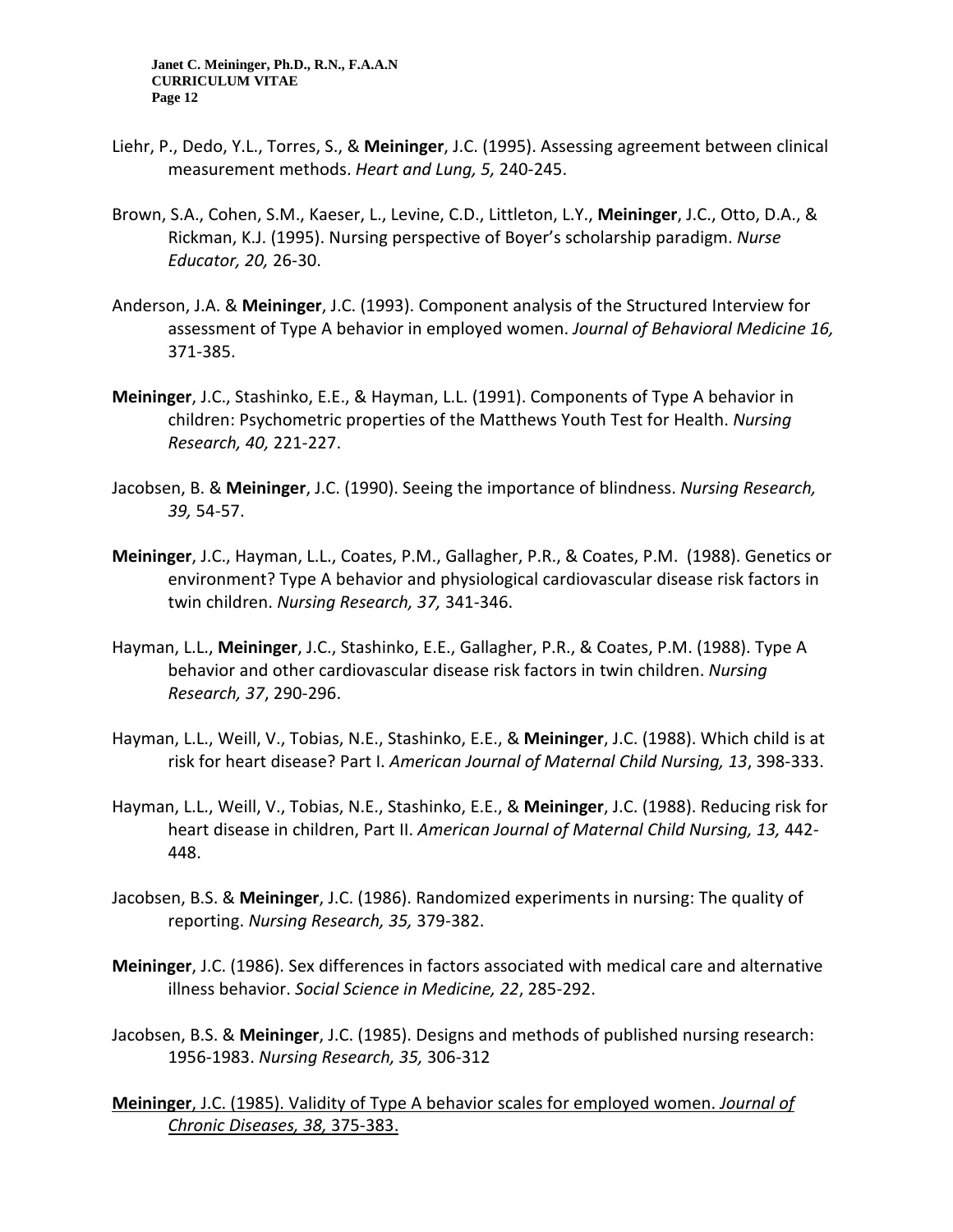Collins, M., **Meininger**, J.C., Kitz, D.S., & Fager, S.S. (1983). Pre-enrollment immunization policies of American colleges: An assessment of the need for policy implementation. *Journal of the American College Health Association, 32,* 49-52.

#### Book Chapters and Other Publications

- **Meininger**, J.C. (2011). Observational research design. In J. Fitzpatrick (Ed.), *The Encyclopedia of Nursing Research.* New York: Springer.
- **Meininger**, J.C., Liehr, P., Mueller, W.H., & Chan, W. (2001) Identification of high risk adolescents for interventions to lower blood pressure. In S. Funk (Ed.), *Key aspects of managing chronic illness* (pp. 57-70). New York: Springer.
- **Meininger**, J.C. (2000). School-based interventions for primary prevention of cardiovascular disease: Evidence of effects for minority populations. In J. Fitzpatrick (Ed.), *Annual review of nursing research* (pp. 219-244). New York: Springer.
- **Meininger**, J.C. (1998). Observational research design. In J. Fitzpatrick (Ed.), *The Encyclopedia of Nursing Research.* New York: Springer.
- **Meininger**, J.C. (1998). Epidemiologic designs. In P.J. Brink & M.J. Wood (Eds.), *Advanced design in nursing research* (pp. 210-234). Thousand Oaks, CA: Sage.
- **Meininger**, J.C. (1989). Epidemiologic designs. In P.J. Brink & M.J. Wood (Eds.), *Advanced design in nursing research* (pp. 204-222). Newbury Park, California: Sage Publications.
- **Meininger**, J.C. (1989). [Review of Designing clinical research: An epidemiologic approach.] *Nursing Research, 38*, 236.
- Jacobsen, B.S. & **Meininger**, J.C. (1987). Designs and methods of published nursing research: 1956-1983. Reprinted in S.R. Gortner (Ed.), Nursing science methods: A reader (pp. 31- 47). San Francisco: University of California.
- **Meininger**, J.C. (1982). Epidemiology: What is it: How is it used? *The Research Quarterly of the Center for Nursing Research, University of Pennsylvania*, *2*(2), 1, 3-4.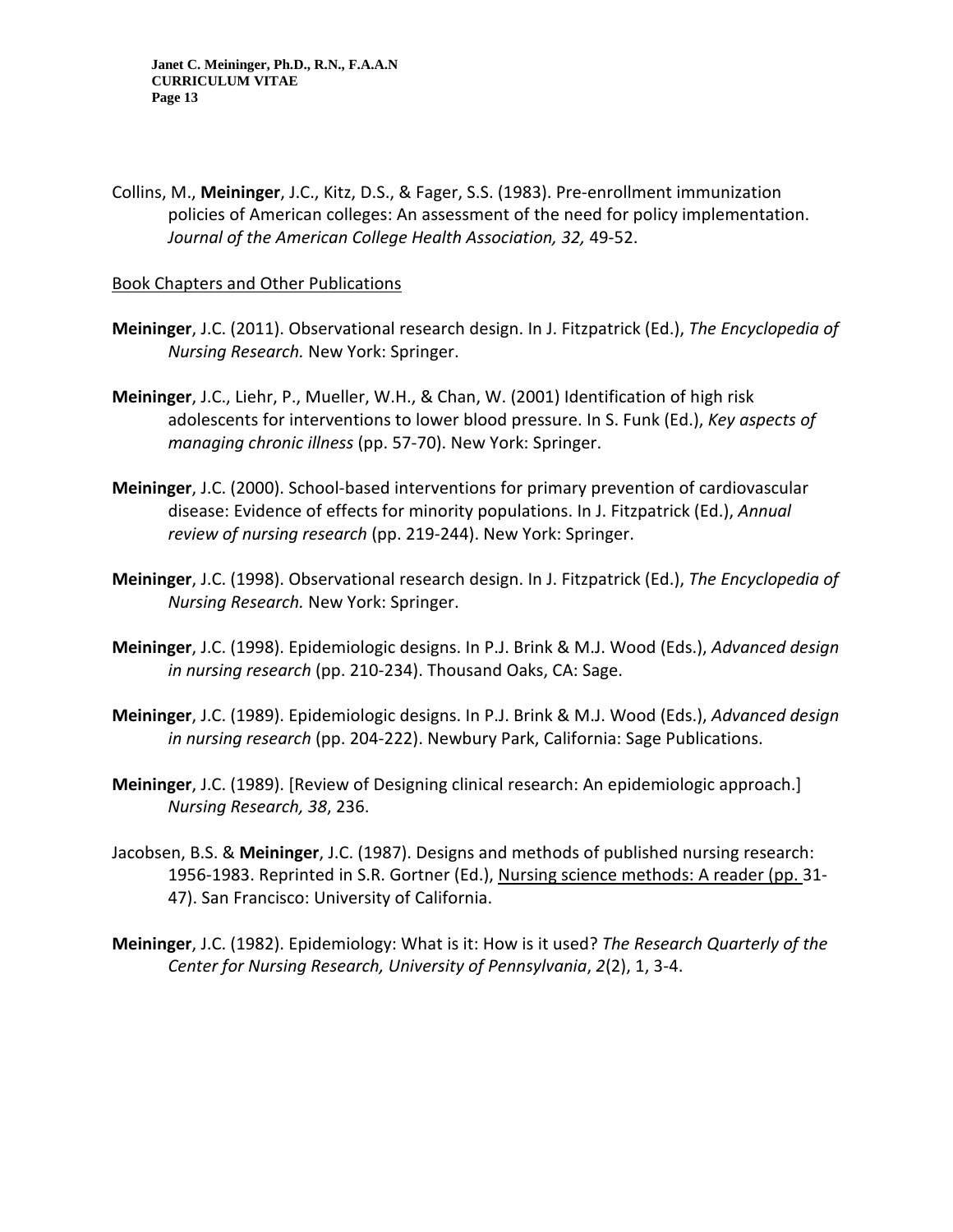#### Published Abstracts (Selected)

- **Meininger** J.C., Liehr, P., Chan, W., Mueller, W., Reyes, I., & Nguyen, T. (2004). Anger, hostility and ambulatory blood pressures and heart rates in adolescents [Abstract]. *Annals of Behavioral Medicine, 27*(Supplement), 36.
- Choi, H., **Meininger**, J.C., & Roberts, R.E., (2004) Ethnic differences in adolescents' mental stress [Abstract]. *Annals of Behavioral Medicine*, *27*(Supplement), 160.
- Hayman, L.L., **Meininger**, J.C., Gallagher, P.R., & Napolitano, J. (1995). Tracking of the lipid profile from childhood to adolescence. [Abstract]. *Circulation, 92*(8), I767.
- Hayman, L.L., **Meininger**, J.C., Gallagher, P.R., & Whalen, K. (1994). Familial resemblance of the lipid profile: A longitudinal twin-family study. [Abstract]. *Circulation, 90*(4), I590.
- **Meininger**, J.C., Hayman, L.L., Gallagher, P.R., & Coates, P.M. (1992). Stability of genetic influence on cardiovascular disease risk factors during transition from childhood to adolescence: A longitudinal twin study. [Abstract]. *Circulation, 86*(4), 502.
- Hayman, L.L., **Meininger**, J.C., Gallagher, P.R., & Coates, P.M. (1992). Gender differences in the lipid profile in two phases of development. [Abstract]. *Circulation, 86*(4), 502.
- **Meininger**, J.C. & Hayman, L.L. (1991). Familial resemblance of blood pressure: A twin-family study. [Abstract]. *Circulation, 84,* 245.
- **Meininger**, J.C. & Anderson, J.R. (1985). Measuring Type A behavior in epidemiologic studies: Toward an optimal combination of self-report and behavioral measures [Abstract]. *American Journal of Epidemiology, 122*, 537-538.
- **Meininger**, J.C. & Zyzanski, S.J. (1983). Validity of Type A behavior scales for employed women [Abstract]. *American Journal of Epidemiology, 118*, 424.
- Ibrahim, M.A., Wagner, E.H., Williams, C.A., Greenberg, R.A., Kleinbaum, D.G., Wolf, S.H., & **Meininger**, J.C. (1980). Assessing clinical skills of nurse practitioners. *Abstracts of Nursing Research in the South*, Volume II; Southern Regional Education Board.

#### Other Research Papers

**Meininger**, Janet C. (1979). *Family roles and sex differences in illness and illness behavior*. Unpublished doctoral dissertation, University of North Carolina, Chapel Hill, NC.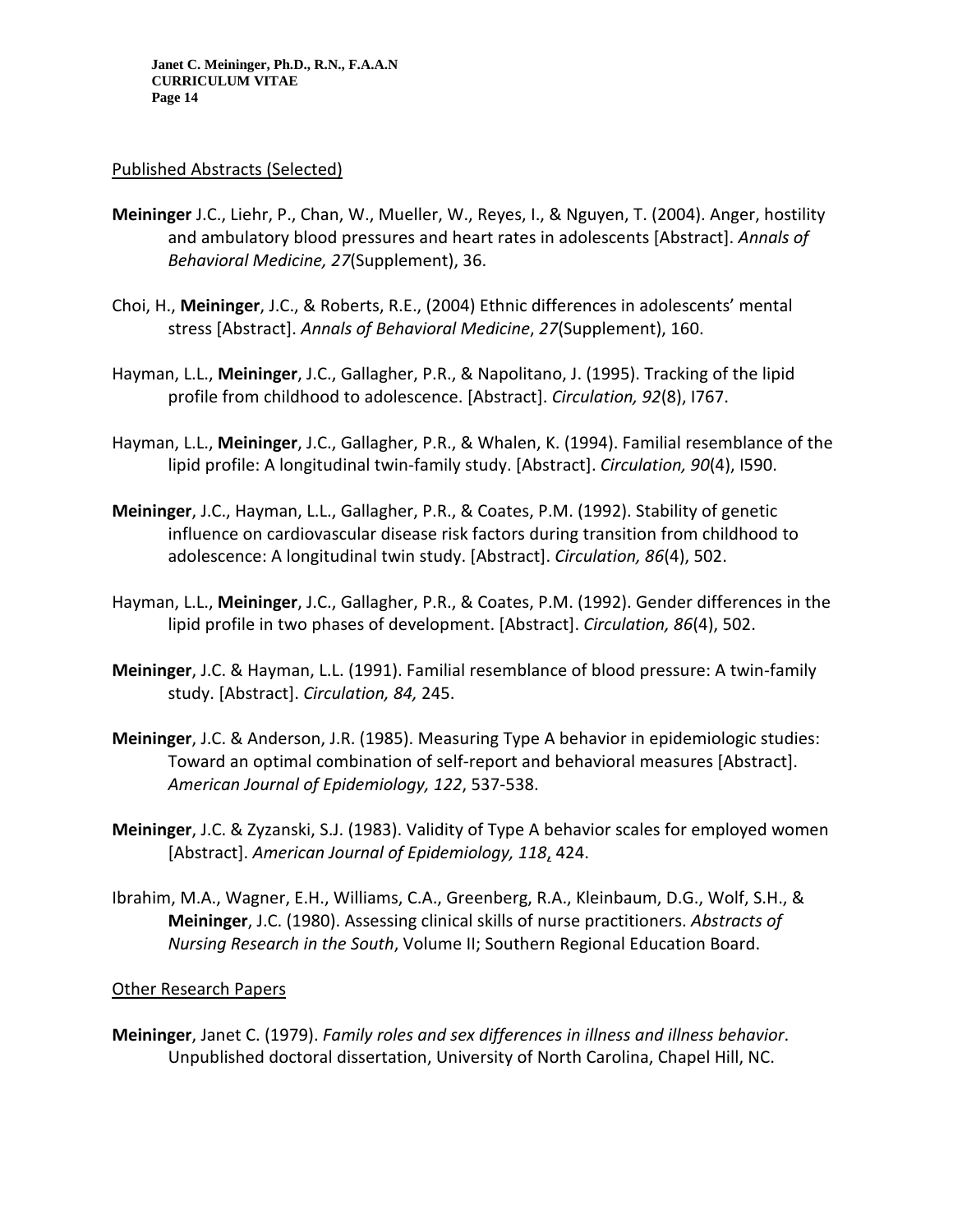- Ibrahim, Michel A., Wagner, Edward H., Williams, Carolyn A., Greenberg, Robert A., Kleinbaum, David G., Wolf, Susanne H., & **Meininger**, Janet C. (1978). *Assessing clinical skills of nurse practitioners* (National Technical Information Service, #HRP0900601).
- **Meininger**, Janet C. (1978). Methodology of evaluating consumer perceptions of medical care. *Plan for a National Evaluation of Rural Primary Health Care Programs*. (Health Services Research Center, University of North Carolina at Chapel Hill, Cecil G. Sheps, Principal Investigator).
- **Meininger**, Janet C. (1970). *Nurse-Patient Compatibility and Patients Being Understood*. Unpublished master's thesis, Case Western Reserve University, Cleveland, OH.

### **RESEARCH PRESENTATIONS**

### International Presentations

- Mudd-Martin, G., **Meininger** J.C., Rayen, M.K., Gokun, Y. (October, 2013). Cardiovascular disease and Type 2 diabetes risk reduction among Latinos: Integrating genomic and family history education into a healthy lifestyle intervention. International Society of Nurses in Genetics 25th Anniversary Conference 2013, Bethesda, MD.
- Eissa, M. A., **Meininger**, J. C., Nguyen, T. Q. (February, 2013). The association between neutral mood state with obesity in a tri-ethnic adolescent population. 2<sup>nd</sup> American Society for Nutrition Middle East Congress, Dubai, UAE.
- **Meininger,** J.C., Eissa M., Chan, W., Gallagher, M. Nguyen, T. (2012, August 29). *Sleep duration and ambulatory blood pressure in adolescents.* International Congress of Behavioral Medicine (ICBM) Behavioral Medicine: From Basic Science to Clinical Investigation and Public Health, Budapest, Hungary.
- **Meininger** J.C. (2008, July 14). *Research designs and methods: Evidence-based practice for cardiovascular health*. Kaohsiung Medical University, Chung-Ho Memorial Hospital, and Kaohsiung Nurses' Association, Invited Lecture.
- **Meininger** J.C., Brosnan C.A., Eissa M.A., Nguyen T.Q., Reyes L.R., & Upchurch S.L. (2008, July 7- 11). *School-based screening for overweight, central adiposity and hypertension: Evidence*  of a growing epidemic. Sigma Theta Tau International, 19<sup>th</sup> International Research Congress, Globalization of Research Through Technology, Singapore, Paper Presentation.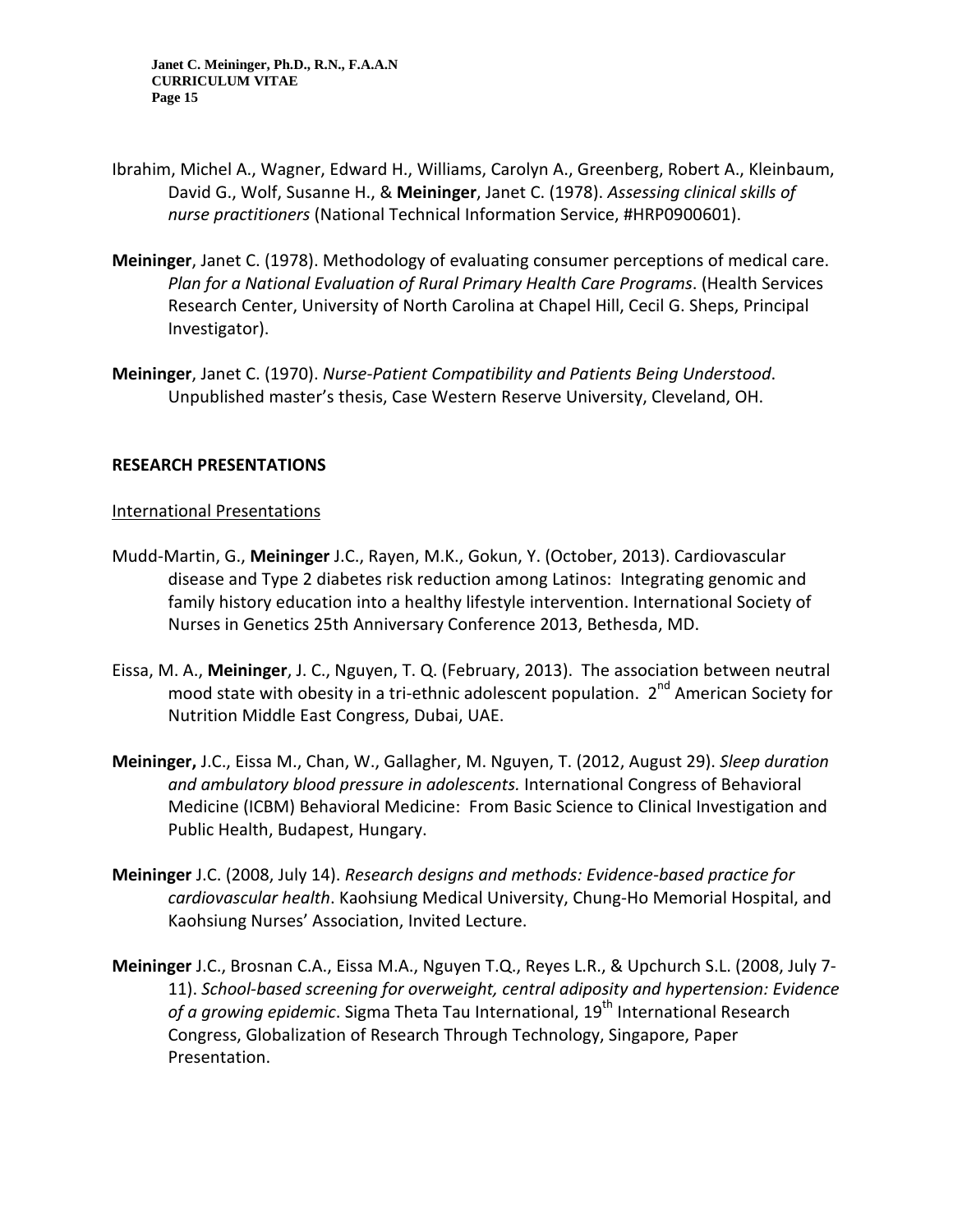- Tai, M.K. & **Meininger** J.C. (2008, July 7-11). *Ambulatory blood pressure and physical activity in heart failure.* Sigma Theta Tau International, 19<sup>th</sup> International Research Congress, Globalization of Research Through Technology, Singapore, Poster Presentation.
- **Meininger**, J.C. & Liehr, P. (2006, January 25-27). *Anger and ambulatory blood pressures in adolescents*. The International Nursing Conference on Prevention and Management of Chronic Conditions: International Perspectives, Bangkok, Thailand, Paper Presentation.
- **Meininger**, J. C. (2006, January 31). *A research journey in partnership*. Chiang Mai University Faculty of Nursing, Chiang Mai, Thailand, Invited Paper.
- **Meininger**, J.C., Liehr, P., Chan, W., Nguyen, T.Q., Choi, H., & William, W.H. (2005, July 14-16) *Ambulatory blood pressure of adolescents in relation to hostility and social*  defensiveness. Sigma Theta Tau International 16<sup>th</sup> International Nursing Research Congress, Waikoloa, Hawaii.
- **Meininger**, J.C., Liehr, P., Chan, W., & Mueller, W.H. (2001, June 9). *Developmental, gender, and ethnic group differences in moods and effects on ambulatory blood pressure in*  adolescents. 12<sup>th</sup> International Research Congress, Sigma Theta Tau International, Copenhagen, Denmark.
- Brosnan, C.A., **Meininger**, J.C., Swank, P., Reyes, L., & Brosnan, P.G. (2001). *Ambulatory blood pressure monitoring in adolescents with Type 2 diabetes*. Pediatric Endocrinology, Montreal, Canada.
- **Meininger**, J.C., Liehr, P., Mueller, W.H., Chan, W., & Portman, R. (1999). *Stress induced alterations of blood pressure in adolescents as predictors of 24-hour ambulatory blood pressure*. International Symposium on the use of 24-Hour Ambulatory Blood Pressure Disorders in Children and Adolescents, Houston, Texas
- **Meininger**, J.C., & Hayman, L.L. (1996, March). *Similarity between parents and offspring in anger and hostility.* The Fourth International Congress of Behavioral Medicine, Washington, D. C.
- Hayman, L.L., **Meininger**, J.C., & Gallagher, P.R. (1996, March). *Developmental trends in gender differences in biobehavioral cardiovascular risk factors*. The Fourth International Congress of Behavioral Medicine, Washington, D.C.
- Hayman, L.L., **Meininger**, J.C., Coates, P.M., & Gallagher, P.R. (1992, May). *Familial resemblance of the lipid profile: A twin-family study*. International Conference on the Prevention of Atherosclerosis and Hypertension in Youth, Orlando, Florida, Poster Presentation.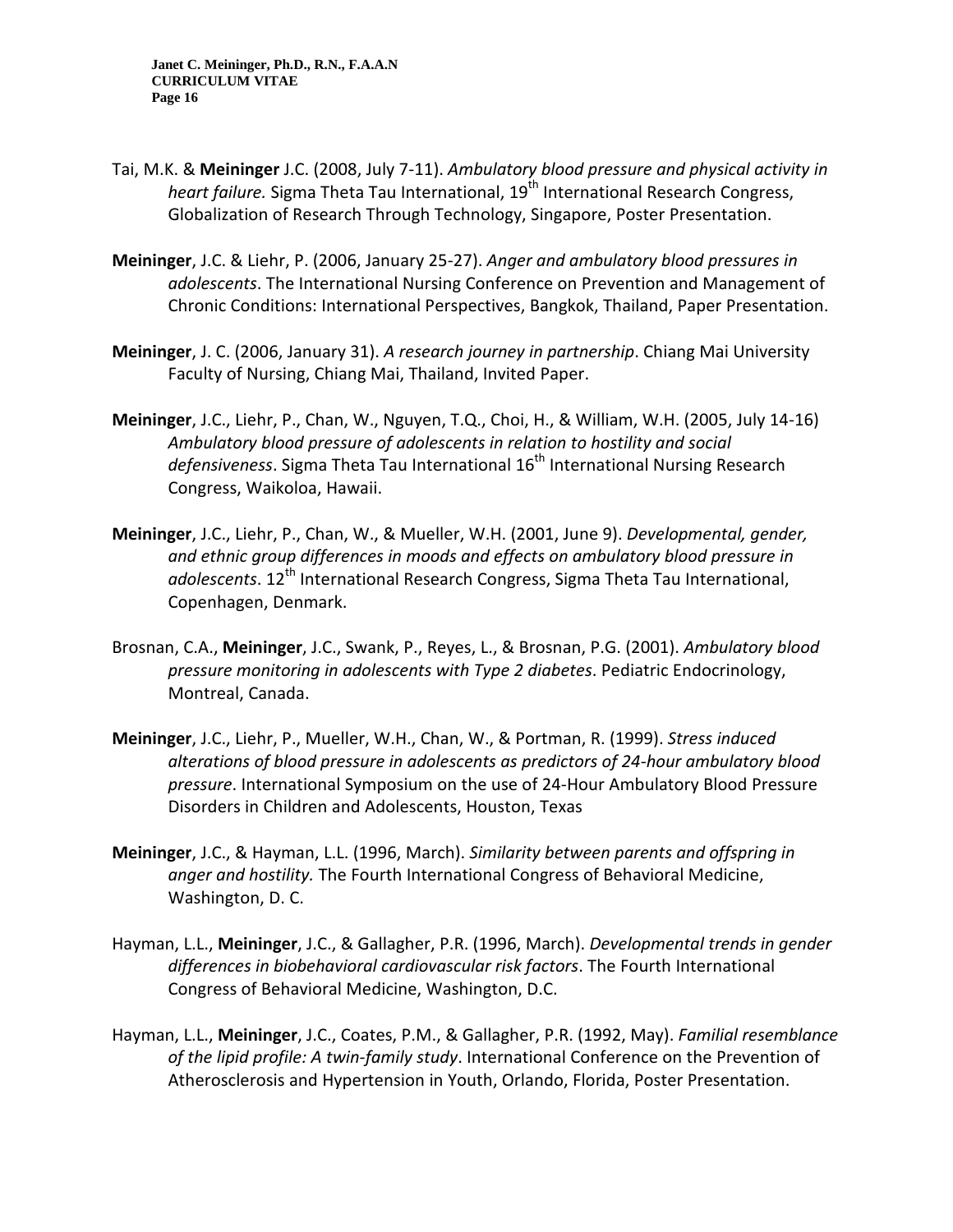- **Meininger**, J.C., Hayman, L.L., Coates, P.M., & Gallagher, P.R. (1991, October). *Genetics or environment? A longitudinal study of cardiovascular risk factors during childhood and early adolescence*. American Nurses Association, Council of Nurse Researchers, International Nursing Research Conference, Los Angeles, California.
- Hayman, L.L., **Meininger**, J.C., Gallagher, P.R., & Coates, P.M. (1991, October). *Nongenetic influences of obesity on risk factors for cardiovascular disease*. American Nurses Association, Council of Nurse Researchers, International Nursing Research Conference, Los Angeles, California.
- **Meininger**, J.C., Hayman, L.L., & Stashinko, E.E. (1987.November). *Emergence of risk for cardiovascular disease during childhood: Measurement of the Type A behavior pattern*. Sigma Theta Tau International Biennial Convention Scientific Sessions, San Francisco, California, Paper Presentation.
- Hayman, L.L., & **Meininger**, J.C. (1987, October). *The relationships among Type A behavior and standard risk factors for coronary heart disease in school children: A twin study*. American Nurses' Association Council of Nurse Researchers International Nursing Research Conference, Washington, DC, Paper Presentation.
- **Meininger**, J.C., & Hayman, L.L. (1987, July). *Genetics or environment? Type A behavior and other coronary heart disease risk factors in twin children*. Sigma Theta Tau International Research Congress, Edinburgh, Scotland, Paper Presentation.

### National Presentations

- Yammine, L., **Meininger**, J. C. (2013, November). Severe depressive symptoms are associated with elevated endothelin-1 in younger patients with acute coronary syndrome. American Heart Association Scientific Sessions, Dallas TX.
- Eissa, M. A., **Meininger**, J. C., Nguyen, T. Q. (September, 2012). Sedentary activity pattern in obese and nonobese adolescents and its association with sleep duration in a tri-ethnic population.
- Starnes-Ott, K., Goravanchi, F., **Meininger**, J.C. (August, 2012). Anesthetic choices and breast cancer recurrence: A pilot study. American Association of Nurse Anesthetists (AANA) Annual Meeting, 2012. AANA Foundation State of the Science Poster Session, San Francisco, CA.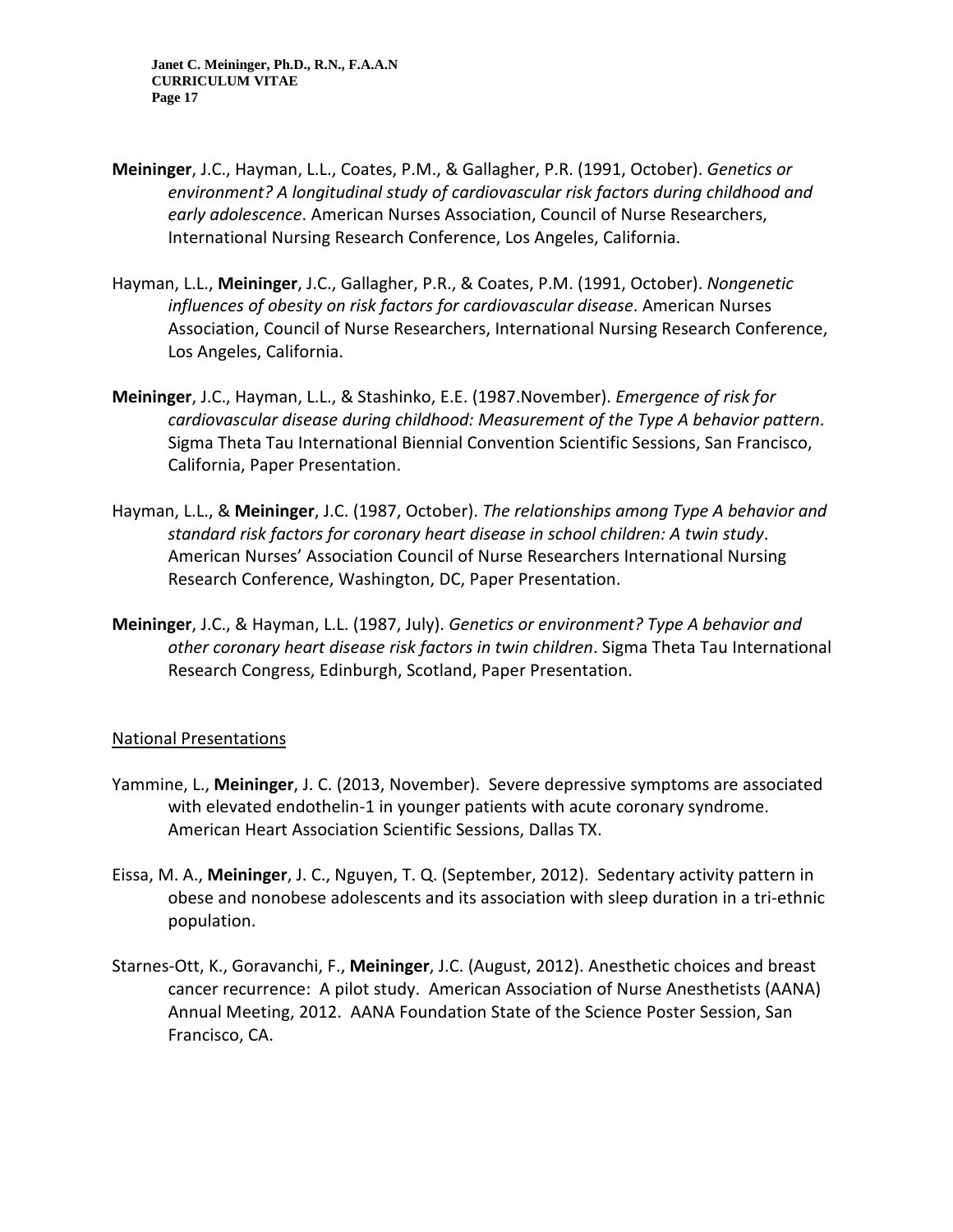- Mann, E.A., Baun, M. M., **Meininger**, J.C. (April, 2012). Novel clinical parameters to predict burn sepsis are superior to American Burn Association consensus criteria. 44<sup>th</sup> Annual Meeting of the American Burn Association, Seattle, WA. This paper received the 2012 Clinical Research Award at the meeting.
- Mann E.A., Baun, M.M., **Meininger**, J.C., Wade, C.E. (November, 2011). Systemic inflammatory response syndrome (SIRS) is not associated with sepsis in the burn patient. Karen A. Rieder Research/Federal Poster Session, Annual Association of Military Surgeons United States (AMUS) Annual Meeting, San Antonio, TX.
- Greer, D., Ostwald, S.K., **Meininger**, J.C., Taylor, W.C. (2011,September). Improving adherence to hypertension treatment in African American women. American Heart Association, High Blood Pressure Research, 2011 Scientific Sessions, Orlando, FL.
- Mann, E.A., Baun, M.M., **Meininger**, J.C., Wade, C.E. (2011, June). Comparison of mortality associated with sepsis in the burn, trauma, and general ICU patient: A systematic review. Paper presented at the Shock Society, 34<sup>th</sup> Annual Conference on Shock, Norfolk, VA.
- Eissa, M.A., Brosnan, C.A., Upchurch, S.L., **Meininger**, J.C. (2009, October). Waist circumference and waist to height ratio: Predictors of metabolic syndrome in ethnic minority obese adolescents. Poster presentation at the annual scientific meeting of the Obesity Society, Washington, D.C.
- **Meininger**, J.C., Taylor, W.C., Upchurch, S.L., Selwyn, B.J., Brosnan, C.A., Villagomez, E.T., Chen, C.H., Nguyen, T.Q. (2009, November). Physical activity friendliness of neighborhoods, weight status, and blood pressure in children. Paper presented at the annual meeting of the American Public Health Association, Philadelphia, PA.
- Upchurch, S.L., Brosnan, C.A., Reyes, R., Taylor W., Selwyn B., Villagomez E., Ross, M.E., Sterchy S., Phillips M., Eissa M.A., & **Meininger** J.C. (2008, October 2-4). *An investigation of obesity prevention in youth through three research perspectives*. The Council for the Advancement of Nursing Science 2008 National State of the Science Congress on Nursing Research, Washington DC.
- Eissa, M.A., Brosnan, C.A., Upchurch S.L., & **Meininger**, J.C. (2006, April29-May 2). *The association between waist to height ratio, waist circumference and body mass index with insulin resistance and elevated blood pressure in ethnic minority school adolescents*. 2006 Pediatric Academic Societies' Meeting, San Francisco, California.
- **Meininger**, J.C., Liehr, P., Nguyen, T., Chan, W., Mueller, W.H., Brosnan, C., & Dai, M.G., (2005, March 5). *Blood pressure dipping among adolescents*. American Psychosomatic Society Meeting, Vancouver, British Columbia, Canada.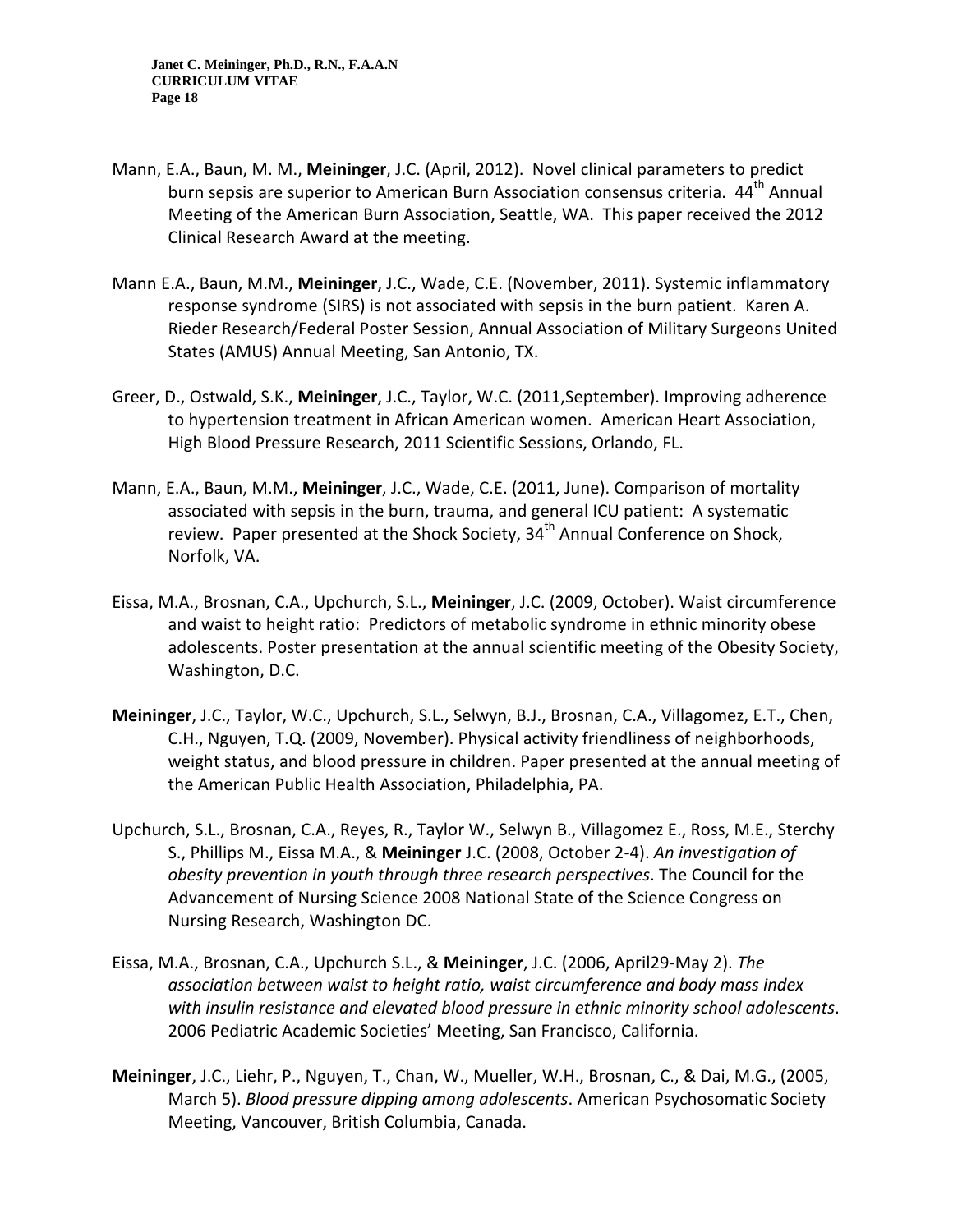- **Meininger**, J.C., Liehr, P., Chan, W., Mueller, W., Reyes, L. & Nguyen, T. (2004, March 25) *Anger, hostility and ambulatory blood pressures and heart rates in adolescents*. Society of Behavioral Medicine Annual Meeting & Scientific Sessions, Baltimore, Maryland.
- Choi, H., **Meininger**, J.C., & Roberts, R.E. (2004, March 24-27). *Ethnic differences in adolescents' mental distress*. Society of Behavioral Medicine, Annual Meeting and Scientific Sessions, Baltimore, Maryland.
- Rodriguez, T., Lavis, V.R., **Meininger**, J. C., Kapadia, A. S., & Stafford, L.F. (2004, June 26-29). *Substituting an equivalent amount of Liothyronine for a portion of Levothyroxine does not result in decreased fatigue, symptoms of depression, or improved working memory versus treatment with Levothyroxine alone*. American Nurses Association Biennial Convention, Minneapolis, Minnesota.
- Webb, M., Evans, M., Beckstead, J., Yucha, C., & **Meininger**, J. (2003, November 15-19). *Implementation of community-based stress management interventions for African-*American women. American Public Health Association 31<sup>st</sup> Annual Meeting, San Francisco, California.
- Eissa, M.A., Brosnan, C.A., **Meininger**, J.C., & Upchurch, S. (2003, May 3). *The association between central obesity with elevated blood pressure and acanthosis nigricans in African American and Hispanic adolescents.* 2003 Pediatric Academic Societies' Meeting, Seattle, Washington.
- Liehr, P.R., **Meininger**, J. C., Mueller, W.H., Summers, L., & Chan, C. (2002, September, 27). *The voice of anger extending beyond the words of ethnically diverse urban adolescents. A part of Heeding Adolescent Voice to Promote Health in Vulnerable Populations*. 2002 State of the Science Congress: Advancing Nursing Practice Excellence Symposium. Washington, D.C., Paper Presentation.
- **Meininger**, J., Liehr, P., Chan, W. Mueller, W., & Brosnan, C., (2001, November). *Blood pressure levels while asleep and awake in a multi-ethnic sample of adolescents*. Scientific Sessions, American Heart Association, Anaheim, CA.
- **Meininger**, J.C., Liehr, P., Chan W., Reyes, L., Smith, G., & Mueller, W.H. (2001, March 23). *Moods and ambulatory blood pressure in a tri-ethnic sample of adolescents.* 22<sup>nd</sup> Annual Scientific Sessions of the Society of Behavioral Medicine, Seattle, Washington.
- **Meininger**, J.C. (1999, September). *Current findings and future directions for cardiovascular risk reduction across the lifespan*. The 1999 State of the Science Congress Symposium, Washington, D.C.
- Hayman, L.L., **Meininger**, J.C., Gallagher, M.A., & Coates, P.M. (1999, September). *Developmental trends in biobehavioral risk factors for atherogenic lipids during childhood and adolescence*. 1999 State of the Science Congress, Washington, D.C.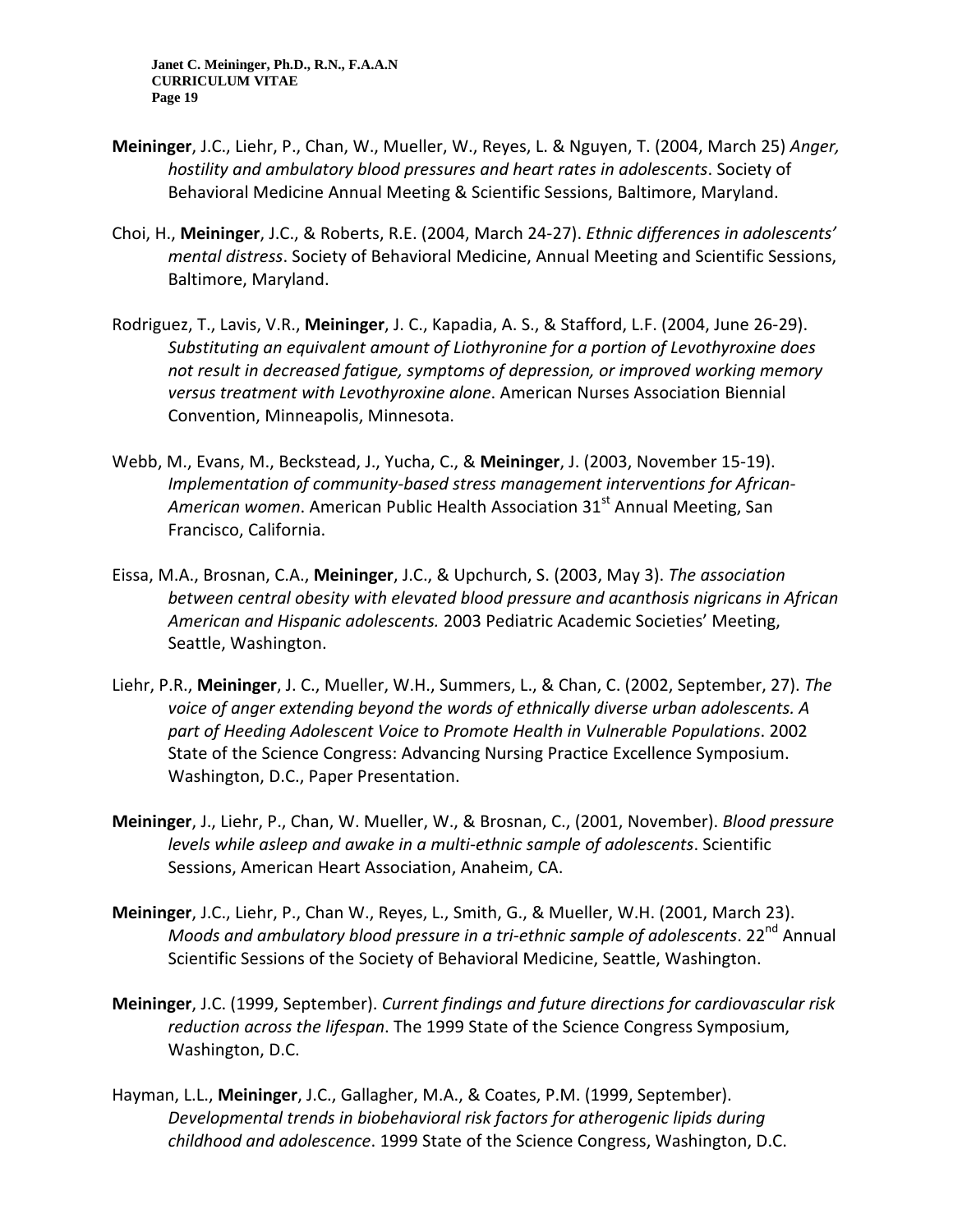- **Meininger**, J.C., Liehr, P., Mueller, W.H., Chan, W., & Portman, R. (1999, September). *Ethnic and gender differences in ambulatory blood pressure among adolescents: The role of anger, hostility and moods*. 1999 State of the Science Congress, Washington, D.C.
- Liehr, P., **Meininger**, J.C., Vogler, R., Chan, W., Herrera, C., & Fuentes, F. (1999, September). *The effects of lifestyle intervention on stage-one hypertension for young and middle-aged adults*. 1999 State of the Science Congress, Washington, D.C.
- Frazier, L., Liehr, P., **Meininger**, J.C., Chan, W., & Herrera, C. (1999, September). *Predicting 24 hour ambulatory blood pressure with cardiovascular reactivity in middle-aged to older adults*. 1999 State of the Science Congress, Washington, D.C.
- **Meininger**, J.C., Liehr, P., Mueller, W.H., Chan, W., & Portman, R. (1999). *The evolution of hypertension: Identification of high risk adolescents for interventions to lower blood pressure*. 6<sup>th</sup> National Conference on Research for Clinical Practice Center for Research on Chronic Illness, University of North Carolina Chapel Hill, School of Nursing.
- **Meininger**, J.C., Liehr, P., Mueller, W., & Chan, W. (1998, March). *Mood states and ambulatory blood pressure in a multi-ethnic sample of adolescents*. Society of Behavioral Medicine, New Orleans, Louisiana.
- Tran, L.M., Mueller, W.H., Chan, W., **Meininger**, J.C., & Liehr, P. (1998, March). *Conceptualization of 'quiet' and 'talking' blood pressures by factor analysis and their relation to anger expression and hostility in adolescents*. Society of Behavioral Medicine, New Orleans, Louisiana.
- Hayman, L.L., Cleves, M.A. & **Meininger**, J.C. (1997, November). *Diet- lipid profile associations in school-age twins*. American Heart Association Scientific Sessions, New Orleans, Louisiana.
- Liehr, P., **Meininger**, J.C., Mueller, W.H., Chandler, P.S., & Chan, W. (1996, June). *Gender and maturity effects on adolescent blood pressure during talking*. ANA Council for Nursing Research: 1996 Scientific Session, Washington, D. C.
- **Meininger**, J.C., Liehr, P., Mueller, W.H., Richards, P., & Chandler, P.S. (1995, March). *Predictors of 24-hour ambulatory blood pressure in adolescents*: *A comparison of high and low reactors*. Society of Behavioral Medicine, San Diego, California.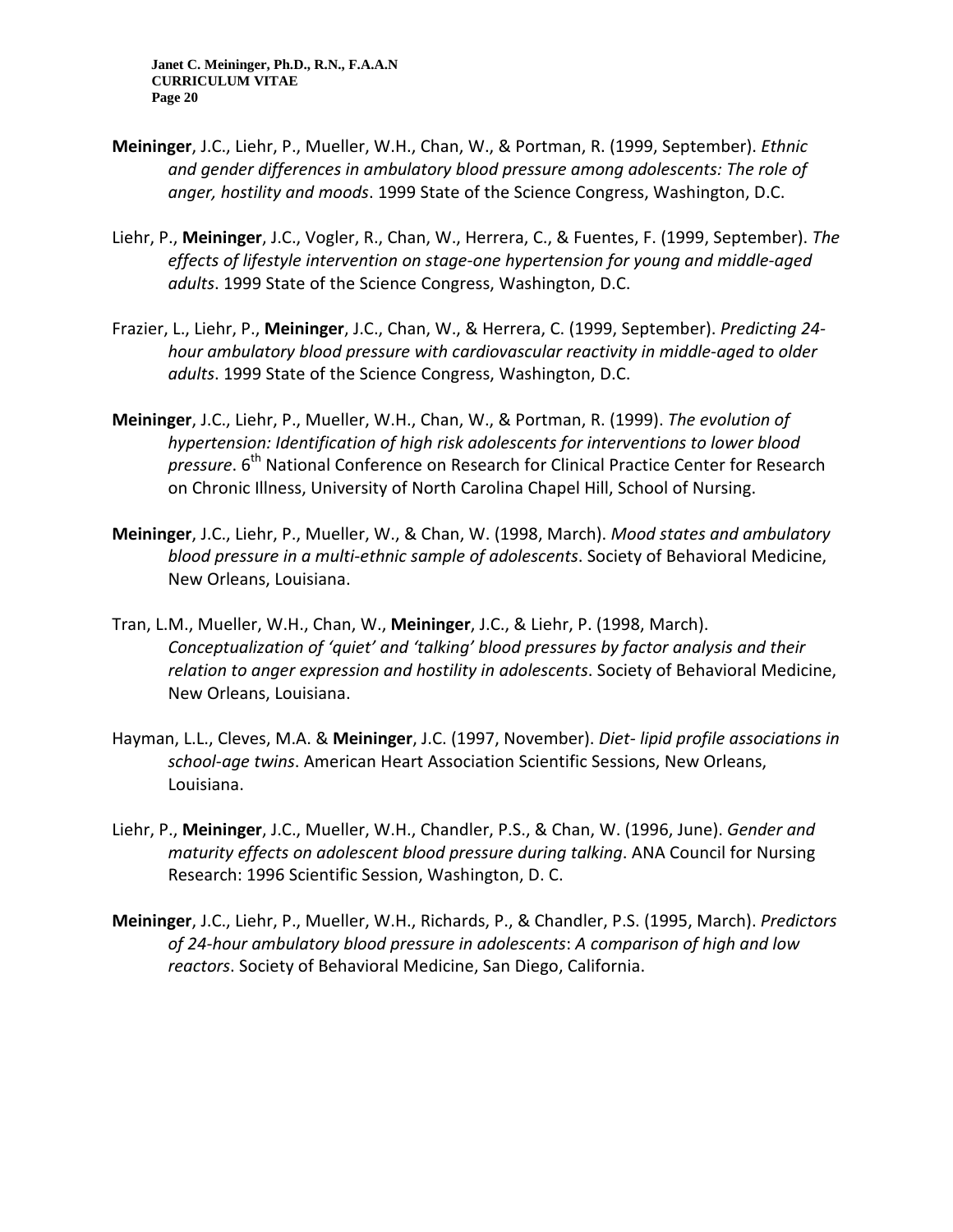- Mueller, W.H., **Meininger**, J.C., Liehr, P., Chan, W., & Chandler, P.S. (1995, March). *Adolescent blood pressure and anger: Association of cardiovascular risk variables with gender, maturity, conicity and fatness*. Society of Behavioral Medicine, San Diego, California.
- Mueller, W.H**., Meininger**, J.C., Liehr, P., Chan, W., & Chandler, P.S. (1995, March). *Conicity: A new index of body fat distribution: What does it tell us?* Human Biology Council, Oakland, California.
- Hayman, L.L., **Meininger**, J.C., Gallagher, P.R., & Napolitano, J. (1995). *Tracking of the lipid profile from childhood to adolescence*. American Heart Association, Scientific Sessions, Anaheim, California.
- Liehr, P. & **Meininger**, J. (1994). *Adolescent anger: Ethnic differences in psychophysiologic expressions*. University of Maryland, Research Careers in Nursing Science, Baltimore, Maryland.
- Hayman, L.L., **Meininger**, J.C., Gallagher, P.R., & Whalen, K. (1994). *Familial resemblance of the lipid profile: A longitudinal twin-family study*. American Heart Association Scientific Sessions, Dallas, Texas.
- **Meininger**, J.C., Hayman, L.L., Gallagher, P.R., & Coates, P.M. (1992, November). *Stability of genetic influence on cardiovascular disease risk factors during transition from childhood to adolescence*. American Heart Association Scientific Sessions, New Orleans, Louisiana.
- Hayman, L.L., **Meininger**, J.C., Gallagher, P.R., & Chandler, P.S. (1992, November). *Gender differences in lipid profile in two stages of development*. American Heart Association Scientific Sessions, New Orleans, Louisiana.
- **Meininge**r, J.C. & Hayman, L.L. (1991, November). *Familial resemblance of blood pressure: A twin-family study*. American Heart Association Scientific Sessions, Anaheim, California.
- Hayman, L.L., **Meininger**, J.C., Coates, P.M., & Gallagher, P.R. (1991, March). *The emergence of risk for cardiovascular disease: Opportunities for interdisciplinary intervention and research*. The Society of Behavioral Medicine Scientific Sessions, Washington, D.C.
- **Meininger**, J.C. (1991, February). *The emergence of risk for cardiovascular disease: Opportunities for nursing intervention and research*. Texas Medical Center Council of Nurse Executives-Nurse Researchers and National League for Nursing Conference on Pragmatic Innovations and Applications: Shaping Our Clinical Future, Houston, Texas.
- Hayman, L.L. & **Meininger**, J.C. (1990, April). *Genetic and environmental influences on cardiovascular risk in childhood and adolescence*. Society of Behavioral Medicine, Scientific Sessions, Chicago, Illinois, Poster Presentation.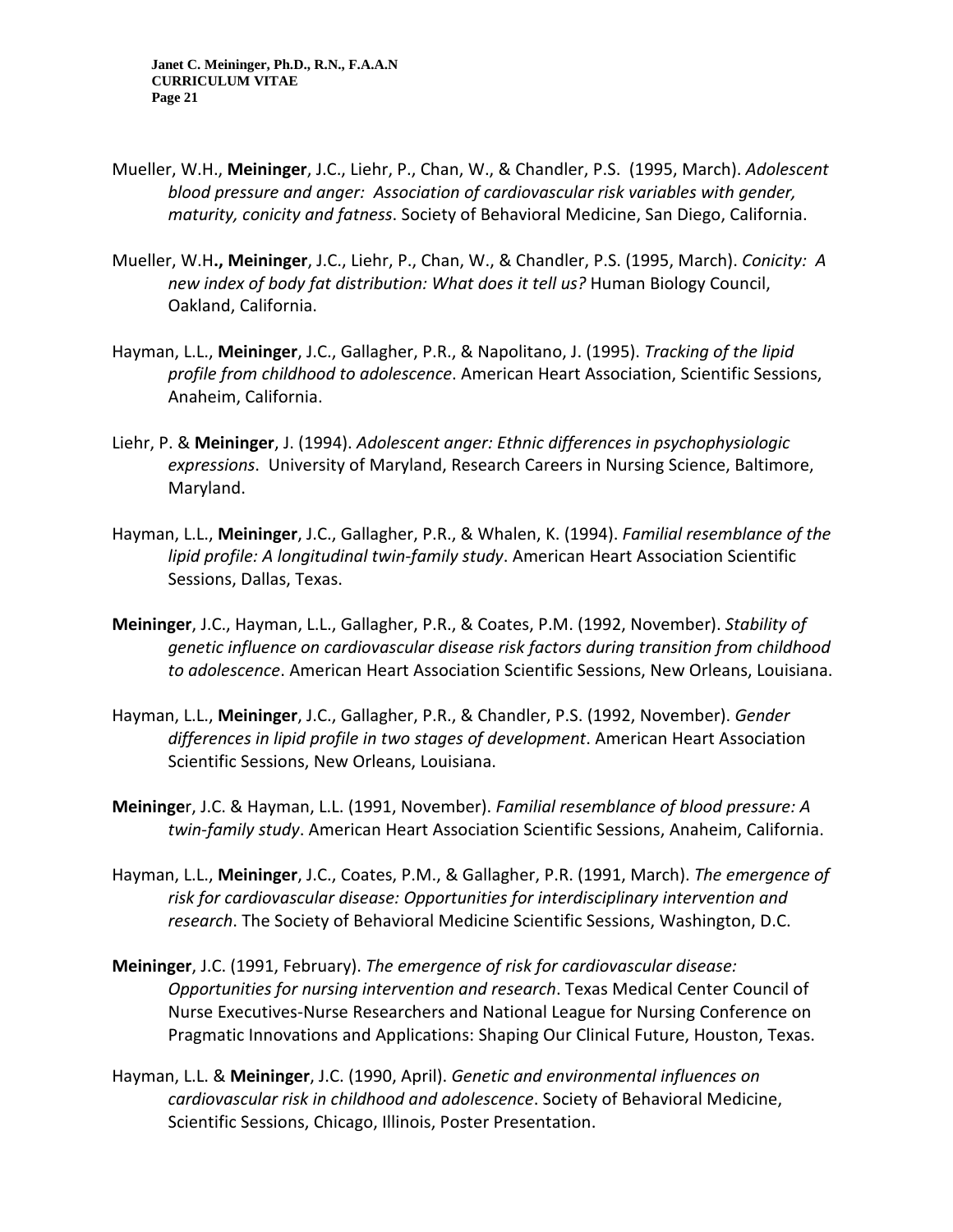- **Meininger**, J.C. & Hayman, L.L. (1989, September). *The emergence of cardiovascular risk: Opportunities for nursing intervention and research*. American Nurses' Association Council of Nurse Researchers Symposium, Chicago, Illinois.
- Anderson, J.R., **Meininger**, J.C., Hayman, L.L., & Sabol, J. (1989, September). *Behavioral factors for cardiovascular risk: Lessons from the past, directions for future nursing research*. American Nurses Association, Council of Nurse Researchers, Chicago, Illinois.
- Hayman, L.L. & **Meininger**, J.C. (1989, September). *Physiological factors and the emergence of cardiovascular risk: Implications for nursing practice and research*. American Nurses Association, Council of Nurse Researchers, Chicago, Illinois.
- **Meininger**, J.C. & Hayman, L.L. (1989, September). *The twin-family study design for targeting nursing intervention for cardiovascular risk reduction*. American Nurses Association, Council of Nurse Researchers, Chicago, Illinois.
- Stashinko, E.E., Hayman, L.L., & **Meininger**, J.C. (1989, September). *Lifestyle variables: What does it take to measure them accurately and precisely?* American Nurses Association, Council of Nurse Researchers, Chicago, Illinois.
- Hayman, L.L., & **Meininger**, J.C. (1989, March). *Parent-child similarity in biobehavioral cardiovascular risk factors*. Society of Behavioral Medicine, San Francisco, California, Paper Presentation.
- **Meininger**, J.C., Hayman, L.L., & Turley, J. (1988, November). *Genetic and environmental components of cardiovascular risk factors in school-age children*. American Public Health Association, Boston, Massachusetts, Paper Presentation.
- **Meininger**, J.C. & Hayman, L.L. (1985, November). *Type A behavior and other risk factors for coronary heart disease: Implications for nursing practice and the public sector*. Sigma Theta Tau Biennial Convention Scientific Sessions, Indianapolis, Indiana, Paper Presentation.
- **Meininger**, J.C. & Anderson, J. (1985, June). *Measuring Type A behavior in epidemiologic studies: Toward an optimal combination of self-report and behavioral measures*. Society of Epidemiologic Research, Chapel Hill, North Carolina, Paper Presentation.
- **Meininger**, J.C. (1984, November). *Psychometric properties of Type A behavior scales for employed women*. American Public Health Association, Anaheim, California, Paper presentation.
- **Meininger**, J.C., & Zyzanski, S. (1983, June). *The validity of Type A behavior scales for employed women.* Society of Epidemiologic Research, Winnipeg, Canada, Paper Presentation.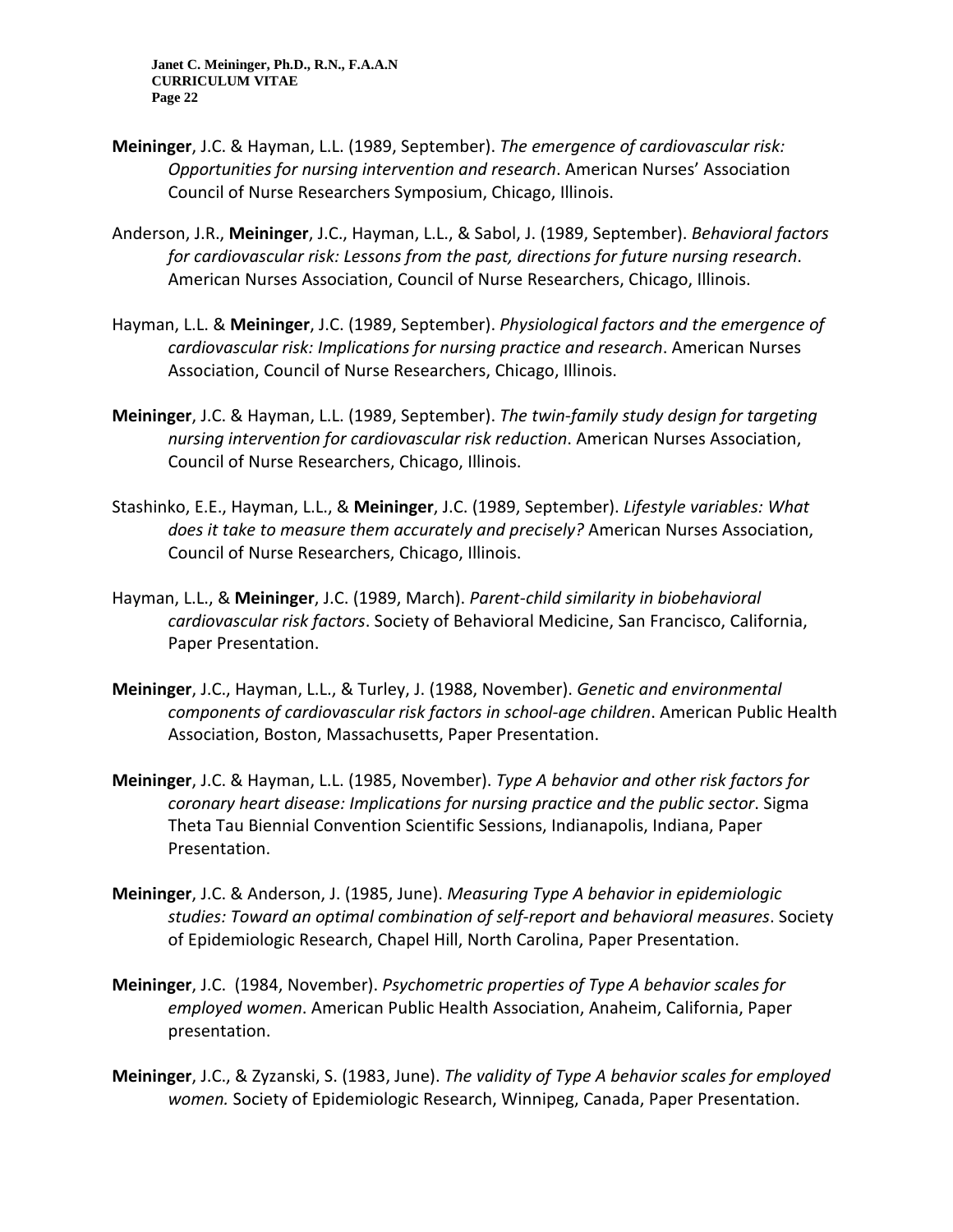**Meininger**, J.C. (1981, November). *Family and employment roles and sex differences in illness behavior*. American Public Health Association, Los Angeles, California, Paper Presentation.

#### Regional/State Presentations

- Hammonds, C. L., **Meininger**, J. C. (2014, February). Duration and patterns of physical activity in kindergarten children. 28th Annual Conference of the Southern Nursing Research Society, San Antonio, TX.
- Starnes-Ott, K., **Meininger**, J.C. (2010, February). Factors associated with female breast cancer recurrence: a critical review of the literature. Poster presented at the annual meeting of the Southern Nursing Research Society, Austin, TX.
- **Meininger**, J.C. (2010, January). Integrating faculty roles in the development of a program of research. Leadership Summit Series Lecture, University of Alabama at Birmingham School of Nursing, Birmingham, Alabama.
- **Meininger**, J.C. (2010, January). Antecedents and consequences of high blood pressure in children: Implications for assessment and prevention. Society of Pediatric Nurses, Children's Hospital of Alabama, Birmingham, Alabama.
- Wattanasit P, Prateepchaikul L, Petpichetrchian W, **Meininger** JC. Validity and reliability of the Modified Thai Adolsecent's Physcial Activity Questionnaire (MTAPAQ). Texas Obesity Research Center Conference, Poster Presentation, University of Houston, April 9 – 10, 2009, Houston, TX.
- Villagomez E.T., **Meininger** J., Upchurch S., Reyes L., & Brosnan C. (2008, February 6). *Aldine-UT partnership to prevent obesity in children: The parents' perspective on obesity.*  Conference of the Center for Health Promotion Research: Promoting Health in Underserved Populations. University of Texas at Austin, School of Nursing.
- Knox-Bimler, N., **Meininger,** J.C., & Nguyen, T. (2005, April 7). *Neighborhood socioeconomic status and adolescent ambulatory blood pressure*. The University of Texas at Austin School of Nursing, Center for Health Promotion Research Conference, Austin, Texas.
- Upchurch, S., Brosnan, C.A., & **Meininger**, J.C. (2005, April 7). *Symptoms at initial presentation of children with diabetes: Type 1 vs. Type 2*. The University of Texas Austin School of Nursing, Center for Health Promotion Research Conference, Austin, Texas.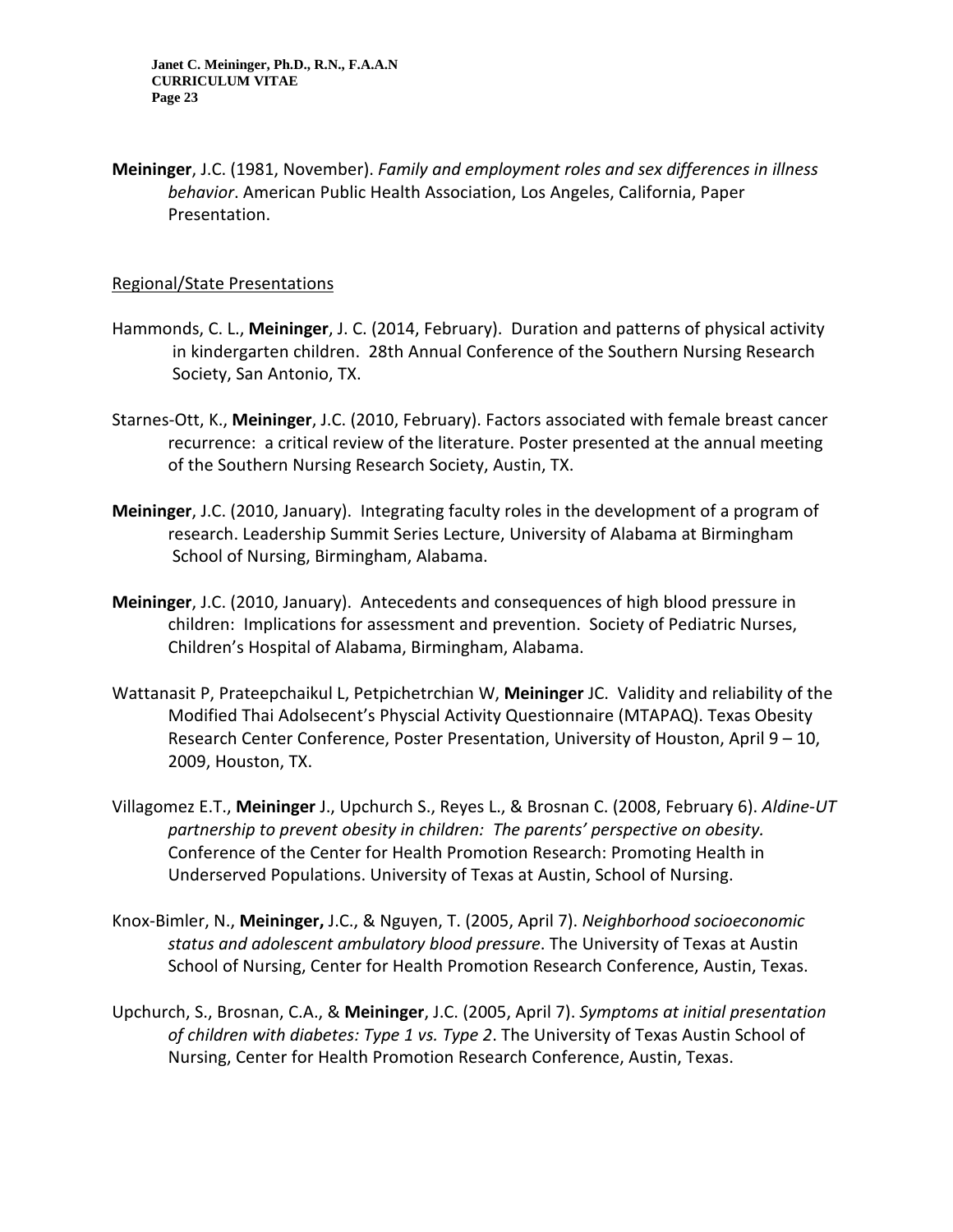- Choi, H., **Meininger**, J.C., & Roberts, R.E. (2005, April 1-4). *Ethnic differences in adolescents' social stress, resources and mental distress.* Midwest Nursing Research Society, 29<sup>th</sup> Annual Research Conference, Cincinnati, Ohio.
- Liehr, P. **Meininger** J.C., Mueller W.H., & Chan W. (2005, February 3-5). *The blood pressure effects of talking about anger for ethnically diverse adolescents*. Southern Nursing Research Society, 19<sup>th</sup> Annual Conference, Atlanta, Georgia.
- Upchurch, S., Brosnan, C., **Meininger**, J., Swank, P., & Schreiner, B. (2002, February 7-9). *Type 2 diabetes in youth.* Southern Nursing Research Society Conference. San Antonio, TX.
- **Meininger**, J.C., Liehr, P., Chan, W. Mueller, W. & Portman, R. (2001, February 1). *Prevalence of mood states among adolescents: Gender, ethnic group and maturation differences and*  effects on ambulatory blood pressure. 15<sup>th</sup> Annual Conference of the Southern Nursing Research Society, Baltimore, Maryland.
- Reyes, L.R., **Meininger**, J.C., Liehr, P., Chan, W., & Mueller, W. (2001, February 1). *Anger in*  adolescents: Gender, ethnicity and age differences and psychometric properties. 15<sup>th</sup> Annual Conference of the Southern Nursing Research Society, Baltimore, Maryland.
- Liehr, P., **Meininger**, J.C., Vogler, R., Chan, W., Frazier, L., Herrera, C., & Fuentes, F. (2001, February 1). *Adding stress management to lifestyle intervention to treat stage one hypertension*. 15<sup>th</sup> Annual Conference of the Southern Nursing Research Society, Baltimore, Maryland.
- **Meininger**, J.C. & Liehr, P. ((1997, April). *Ambulatory blood pressure in African, Anglo, and Mexican-American adolescents: Laboratory cardiovascular predictors*. Southern Nursing Research Society, Norfolk, Virginia.

### **PROFESSIONAL SERVICE**

#### Federal Government Public Advisory Committees

Centers for Disease Control and Prevention, Member, ZDD1 EEO, Special Emphasis Panel, 2014

Centers for Disease Control and Prevention, Chair, ZCD1 ZCQ (12) 1 – Dissertation Awards, 2007/2008

Center for Scientific Review, National Institutes of Health, ZRGI, Health of the Population, Small Business (SBIR/STTR), 2006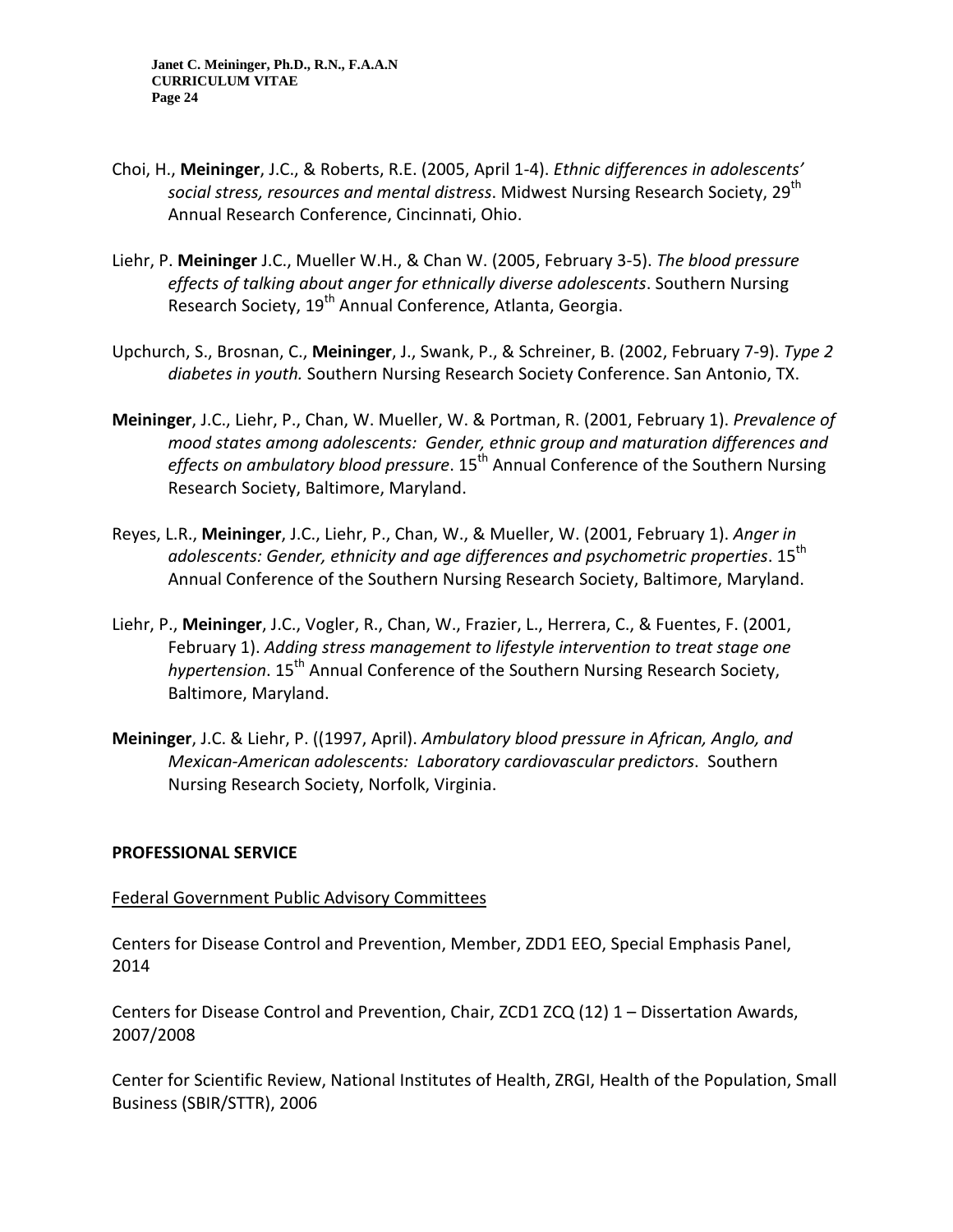Center for Scientific Review Special Emphasis Panel, Nursing Research: Child and Family, ZRG1 NURS (02), 2003, 2004, 2005

National Institute of Nursing Research, Research Training Fellowship and Career Development Awards Review Panel NRRC (28), 2003

National Heart Lung and Blood Institute, Demonstration and Education Research (R18) Program, 2003

National Research Service Award Institutional Training Grants, ZNR1 REV-A49, 2002

Advanced Nurse Education Review Panel, Bureau of Health Professions 1997-2000

Clinical Sciences Special Emphasis Panel, NIH 1997-1998

### Editorial Boards & Scientific Panels

*Heart and Lung*

*Journal of Behavioral Medicine Journal of Clinical Nursing*

| Associate Editor, Health Behavior and Policy Reviews                                                                                                                                                                                                                                                                                                                                    | 2013              |
|-----------------------------------------------------------------------------------------------------------------------------------------------------------------------------------------------------------------------------------------------------------------------------------------------------------------------------------------------------------------------------------------|-------------------|
| Editorial Board, Southern Online Journal of Nursing Research                                                                                                                                                                                                                                                                                                                            | 2003-2007         |
| <b>Editorial Board, Nursing Research</b>                                                                                                                                                                                                                                                                                                                                                | 1997-2001         |
| International Scientific Advisory Panel, International Nursing Research<br>Conference, Royal College of Nursing                                                                                                                                                                                                                                                                         | 2004              |
| American Nurses Foundation, Nursing Research Grants Program,<br>Research Review Committee, Chair                                                                                                                                                                                                                                                                                        | 2003-2005<br>2005 |
| Manuscript Reviewer,<br><b>Annals of Behavioral Medicine</b><br><b>Annals of Saudi Medicine</b><br>American Journal of Health Behavior<br>American Journal of Hypertension<br>Archives of Pediatrics and Adolescent Medicine<br><b>Biological Research for Nursing</b><br><b>BioMed Central Public Health</b><br><b>Clinical Nursing Research</b><br><b>Family and Community Health</b> |                   |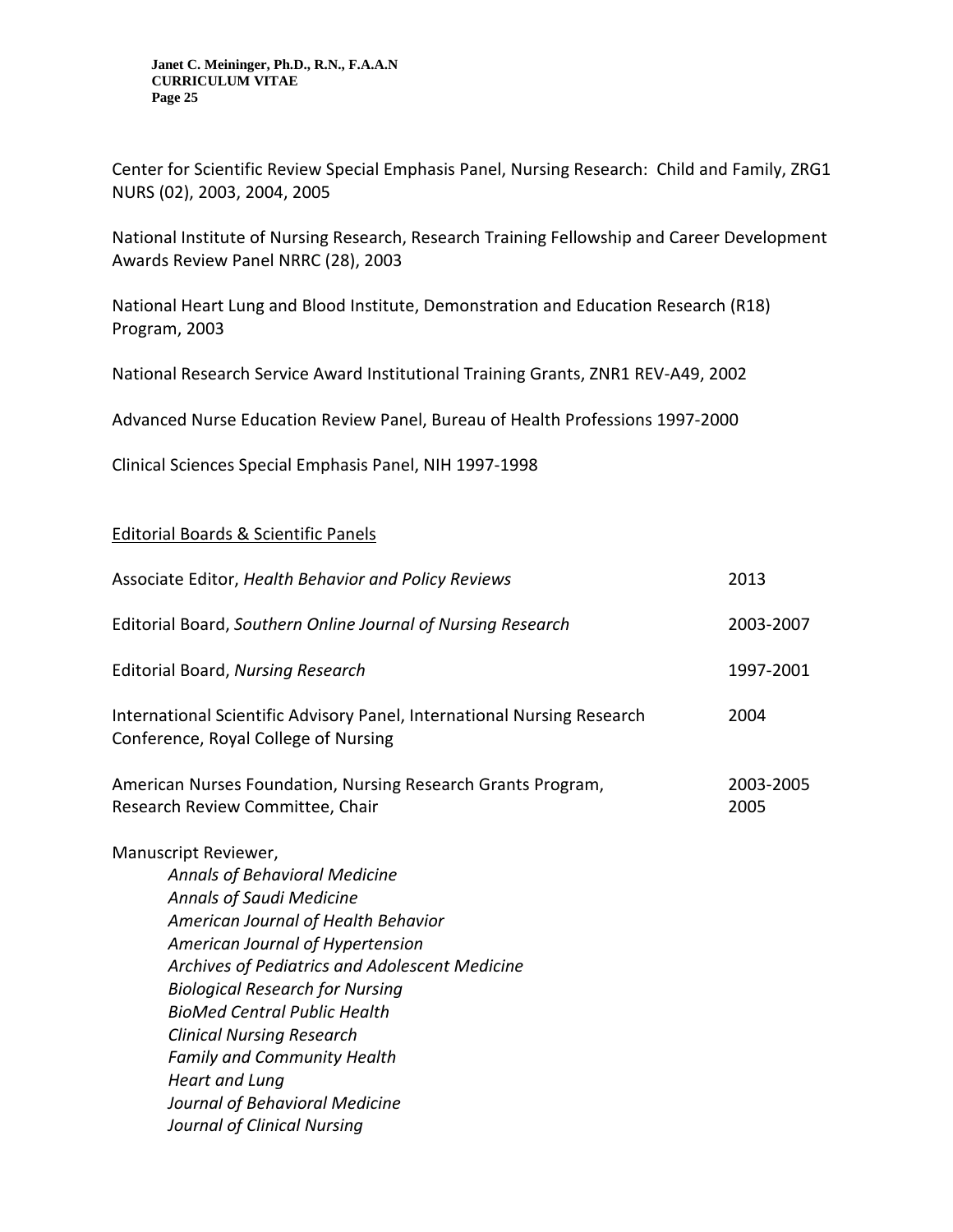| Journal of Pediatric Nursing                            |
|---------------------------------------------------------|
| Journal of the American Psychiatric Nursing Association |
| Journal of School Health                                |
| <b>Nursing Research</b>                                 |
| Psychosomatic Research                                  |
| Pan American Journal of Public Health                   |
| Research in Nursing and Health                          |
| Sleep                                                   |
| Southern Online Journal of Nursing Research             |
| <b>Western Journal of Nursing Research</b>              |

| Collateral Reviewer,     |           |
|--------------------------|-----------|
| Research Grants Program, | 1987-1990 |
| Sigma Theta Tau,         |           |

International Honor Society of Nursing

# Professional Memberships

| Preventive Cardiology Nurses Association                                                                                                                                  | 2011-present  |
|---------------------------------------------------------------------------------------------------------------------------------------------------------------------------|---------------|
| International Network for Doctoral Education in Nursing                                                                                                                   | 2003-present  |
| Council for the Advancement of Nursing Science                                                                                                                            | 2000--present |
| Southern Nursing Research Society                                                                                                                                         | 1993-present  |
| American Academy of Nursing                                                                                                                                               | 1990-present  |
| Society of Behavioral Medicine                                                                                                                                            | 1990-present  |
| Sigma Xi, The Scientific Research Society                                                                                                                                 | 1988-present  |
| <b>American Heart Association</b><br><b>Council on Cardiovascular Nursing</b><br><b>Epidemiology and Prevention Council</b><br>Council of Physical Activity and Nutrition | 1987-present  |
| Society for Epidemiologic Research                                                                                                                                        | 1978-present  |
| American Nurses' Association                                                                                                                                              | 1972-present  |
| American Public Health Association<br><b>Public Health Nursing Section</b>                                                                                                | 1972-present  |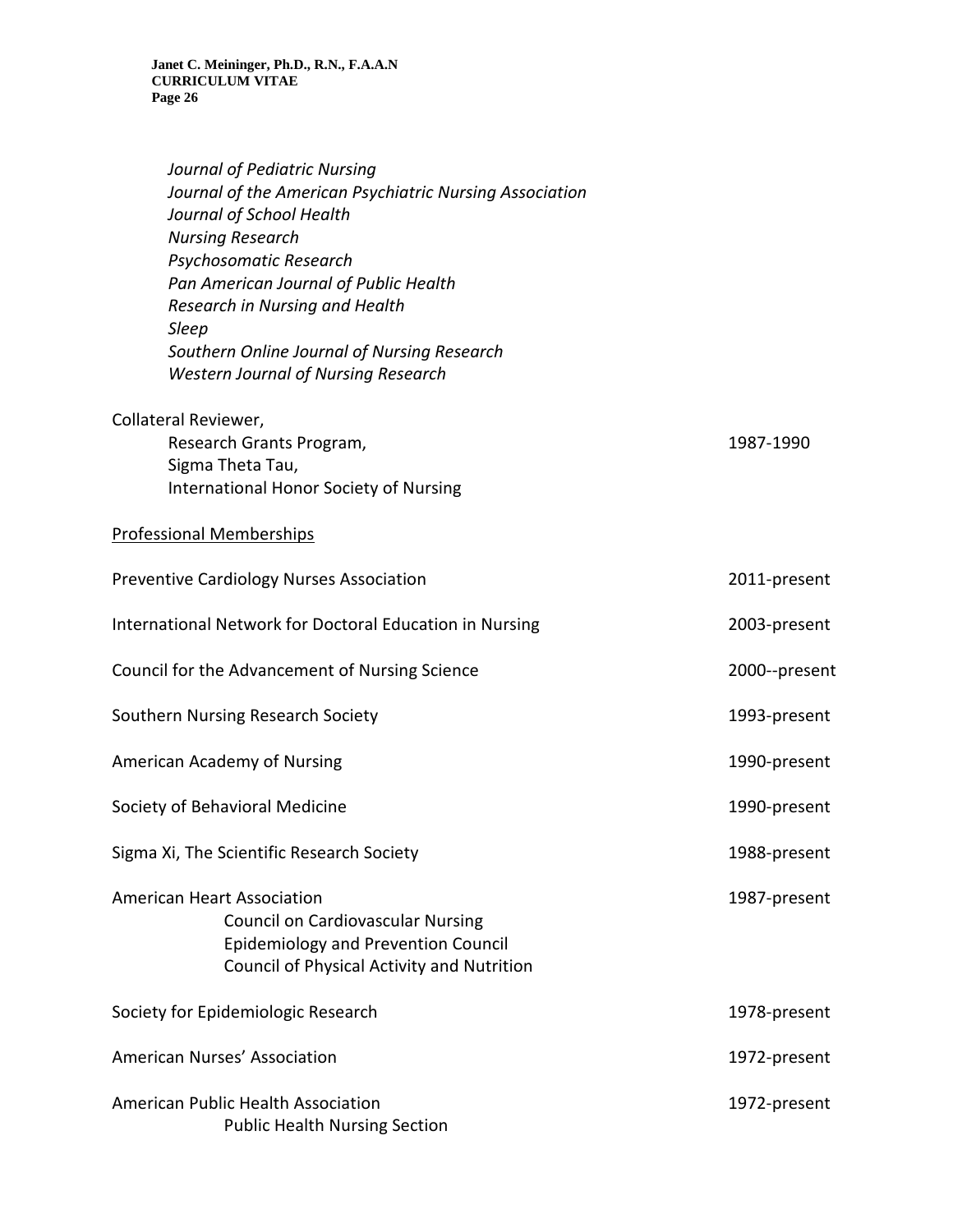Epidemiology Section

| Sigma Theta Tau International, Nursing Honor Society                                                                                         | 1970-present              |
|----------------------------------------------------------------------------------------------------------------------------------------------|---------------------------|
| <b>Other Professional Service</b>                                                                                                            |                           |
| Innovation in Health Science Award Review Committee,<br>University of Texas Academy of Health Science Education                              | 2008-present              |
| Society of Behavioral Medicine, Abstract Reviewer                                                                                            | 2009-present              |
| Reviewer, Health Research Council of New Zealand,<br>International Investment Opportunities Fund                                             | 2009                      |
| American Heart Association, Council on Cardiovascular Nursing,<br>Committee on Prevention<br>Chair<br>Member                                 | 2008-2010<br>2003-2011    |
| Member, Cardiovascular Nursing Leadership Committee,<br><b>American Heart Association</b>                                                    | 2008-2010                 |
| Southern Nursing Research Society, Abstract Selection Committee                                                                              | 2007                      |
| Aldine Independent School District, School Health Advisory and Safe<br>and Secure Schools Committee                                          | 2006-2012                 |
| Pre-conference Workshop, Southern Nursing Research Society,<br>Mapping out a publishable research report. 19 <sup>th</sup> Annual Conference | 2005, 2007,<br>2008, 2009 |
| Distinguished Lecturer, University of South Florida, College of Nursing                                                                      | 2005                      |
| The University of Texas Austin, School of Nursing,<br>Advisory Council Center for Health Promotion Research                                  | 2004-2009                 |
| Presenter, The Role of Epidemiology in Public Health<br>Texas Department of Health, Community Health Nursing<br>Leadership Conference        | 1998                      |
| Consultant, University of Southwestern Louisiana<br>Research Committee, School of Nursing                                                    | 1997-1999                 |
| Member, Martha May Eliot Award Committee<br>American Public Health Association                                                               | 1997-1999                 |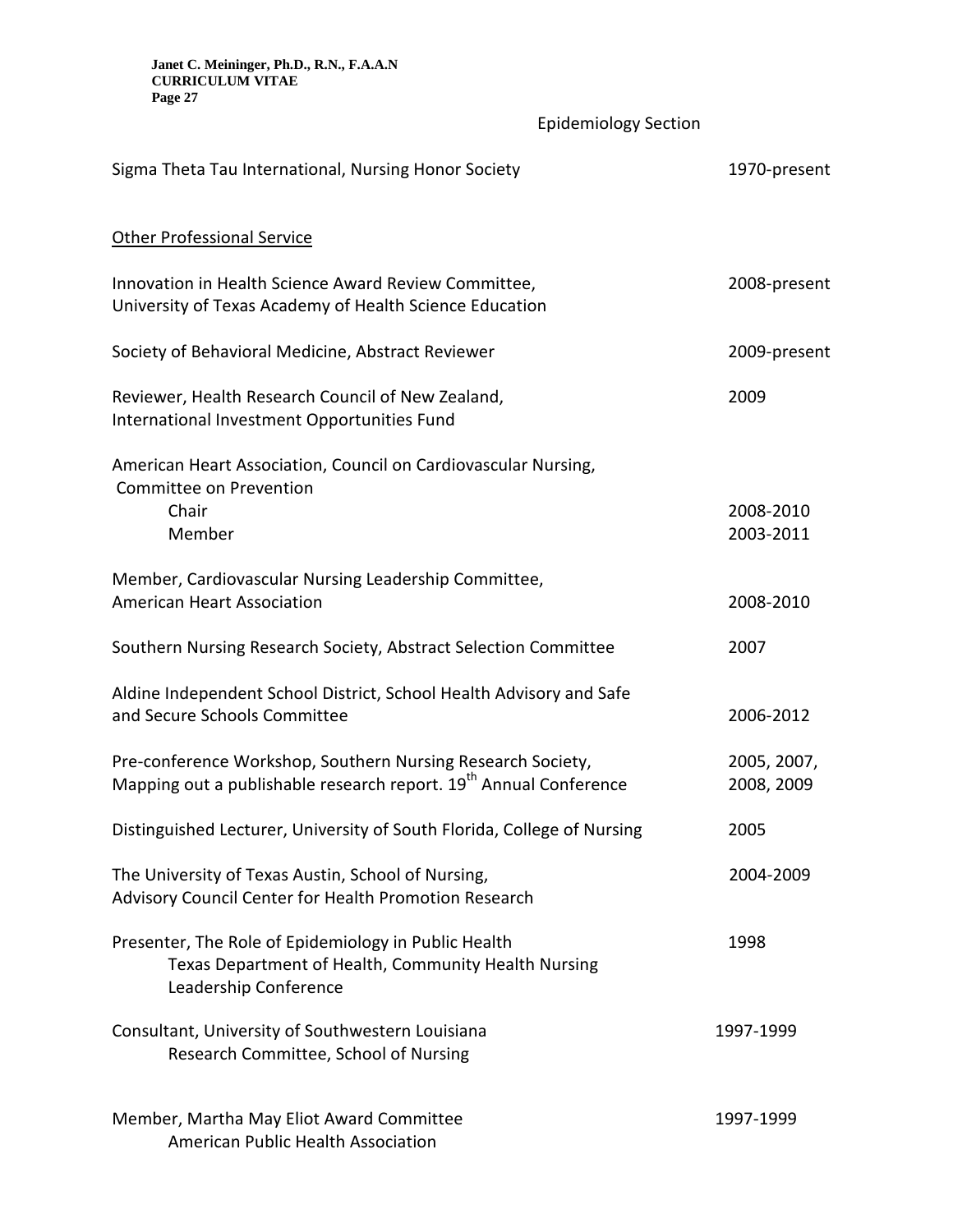External Reviewer, 1990-present

Faculty candidates for promotion and tenure

University of Pennsylvania University of Pittsburgh Rutgers, The State University of New Jersey Ohio State University University of Michigan University of Alabama at Birmingham Johns Hopkins University Georgia State University University of North Carolina at Chapel Hill Case Western Reserve University Georgetown University University of Kentucky University of Maryland University of Rochester University of South Florida University of Texas Medical Branch at Galveston Marquette University University of Texas El Paso

#### President,

| Sigma Xi: Rice University                                                                                                                                                                                                                                             | 1990-1991 |
|-----------------------------------------------------------------------------------------------------------------------------------------------------------------------------------------------------------------------------------------------------------------------|-----------|
| <b>Texas Medical Center Chapter</b>                                                                                                                                                                                                                                   |           |
| Program Planning Committee,                                                                                                                                                                                                                                           |           |
| American Public Health Association,                                                                                                                                                                                                                                   | 1989-1990 |
| <b>Public Health Nursing Section</b>                                                                                                                                                                                                                                  |           |
| Consultant, Monitoring the Quality of Care in Community Health<br>Nursing Agencies, State of New Jersey, Department of Health                                                                                                                                         | 1983      |
| Consultant, Development of a proposal to test the effectiveness of health<br>maintenance and monitoring service for improving the health<br>status and reducing health care costs for an ambulatory, elderly<br>population, Home Health Agency Assembly of New Jersey | 1983      |
| Consultant,                                                                                                                                                                                                                                                           |           |
| Department of Nursing,                                                                                                                                                                                                                                                | 1979-1980 |
| Vernice Ferguson Director of Nursing,                                                                                                                                                                                                                                 |           |
| National Institutes of Health, Clinical Center                                                                                                                                                                                                                        |           |